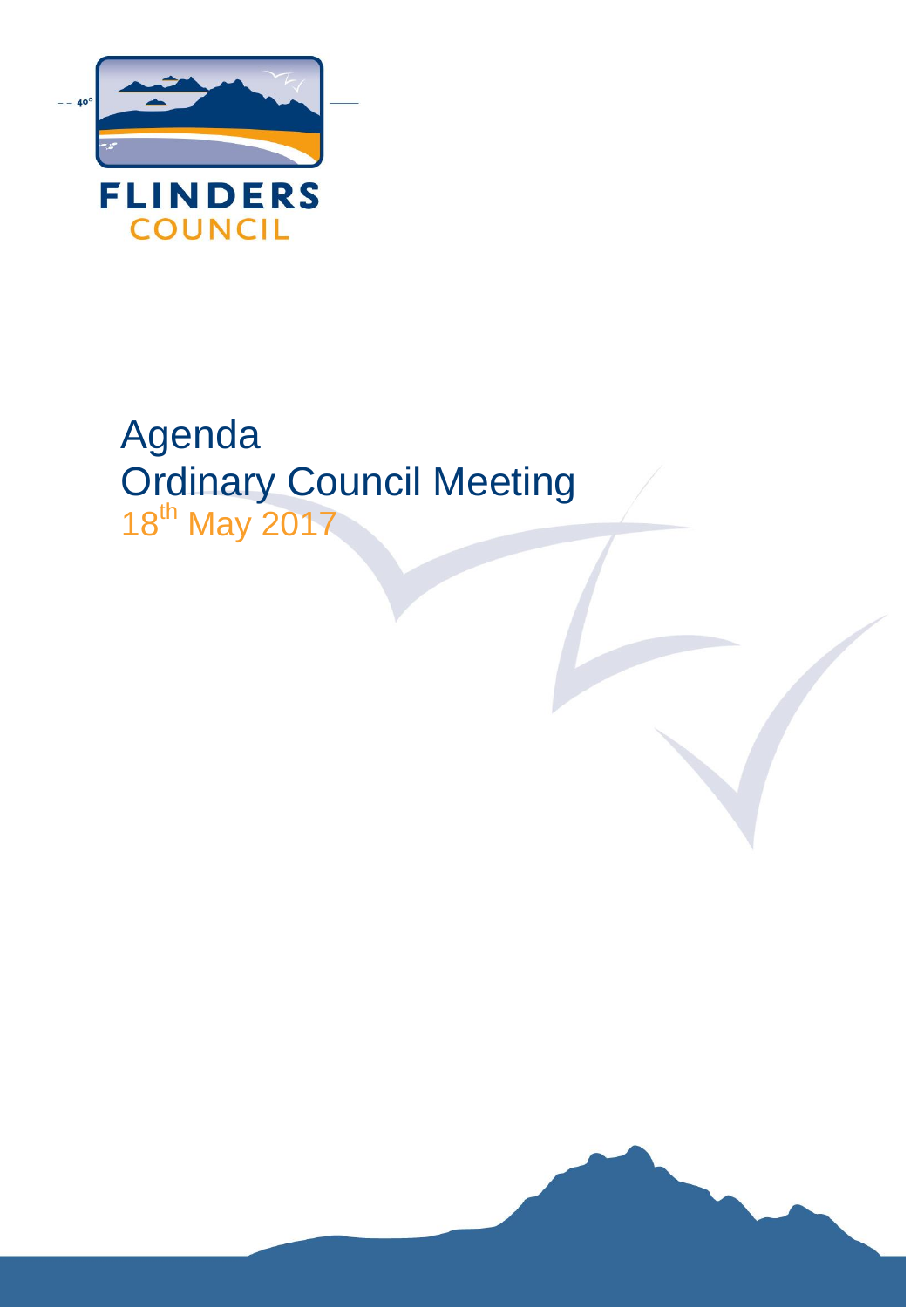#### **CERTIFICATION**

"I certify that with respect to all advice, information or recommendation provided to Council

with this agenda:

- 1. The advice, information or recommendation is given by a person who has the qualifications or experience necessary to give such advice, information or recommendation, and;
- 2. Where any advice is given directly to Council by a person who does not have the required qualifications or experience that person has obtained and taken into account in that person's general advice the advice from an appropriately qualified or experienced person.

Note: S65(1) of the *Local Government Act 1993* requires the General Manager to ensure that any advice, information or recommendation given to the Council (or a Council Committee) is given by a person who has the qualifications or experience necessary to give such advice, information or recommendation. S65(2) forbids Council from deciding any matter which requires the advice of a qualified person without considering that advice."

Dated this  $12^{\text{th}}$  day of May 2017.

Bill Boehm GENERAL MANAGER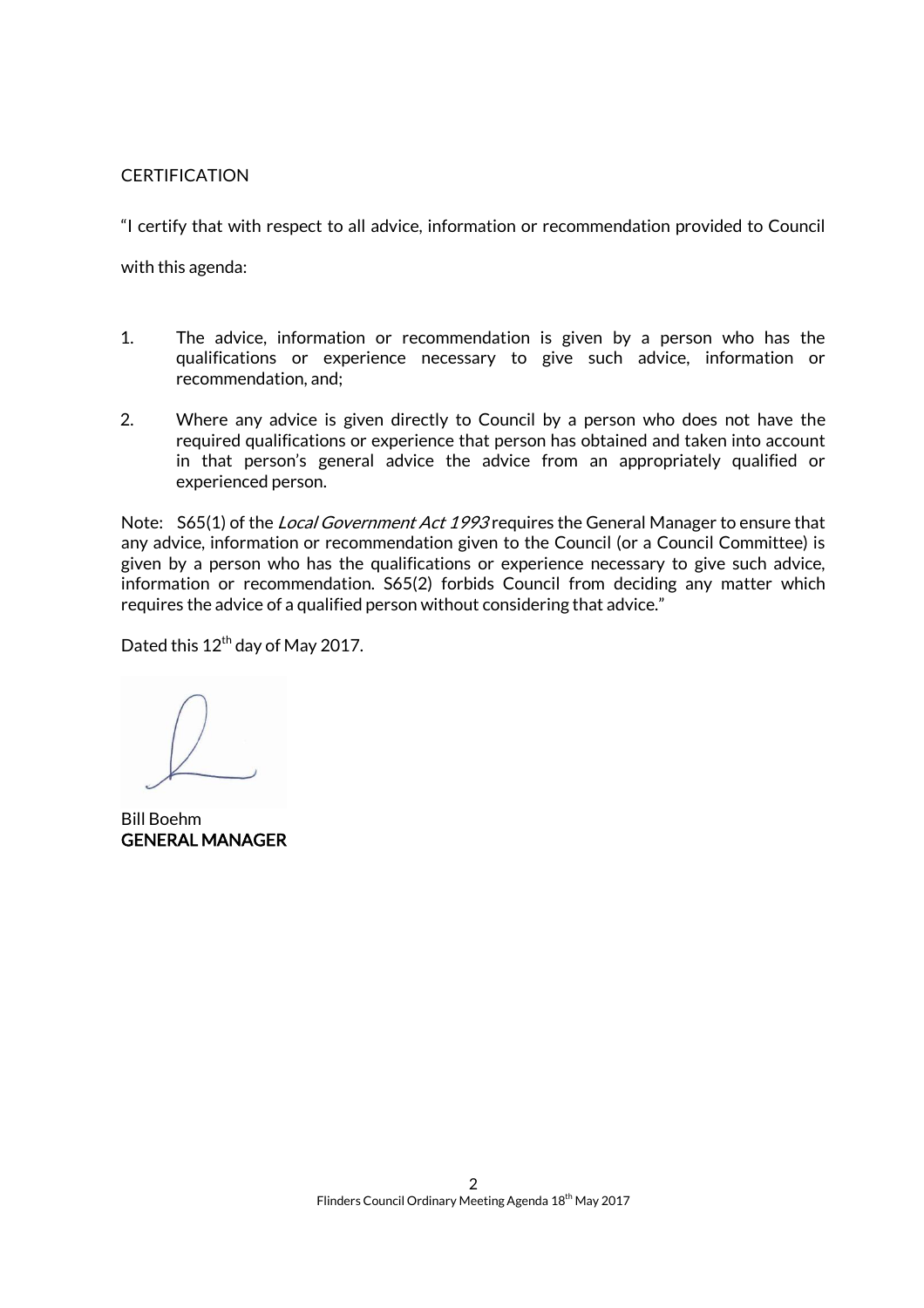# FLINDERS COUNCIL ORDINARY MEETING

AGENDA

| DATE:              | Thursday 18 <sup>th</sup> May 2017     |
|--------------------|----------------------------------------|
| <b>VENUE:</b>      | Lady Barron Memorial Hall, Lady Barron |
| <b>COMMENCING:</b> | 1.00 <sub>pm</sub>                     |

#### PRESENT

Mayor Carol Cox Deputy Mayor Marc Cobham Cr Chris Rhodes Cr Peter Rhodes Cr David Williams Cr Gerald Willis

#### APOLOGIES

Cr Ken Stockton

#### STAFF IN ATTENDANCE

Bill Boehm - General Manager Sophie Pitchford - Corporate Services Manager Vicki Warden - Executive Officer (Minute Taker)

#### CONFIRMATION OF MINUTES

That the Minutes from the Ordinary Council Meeting and the Closed Council Meeting held on the 20<sup>th</sup> April 2017 be confirmed.

#### PUBLIC QUESTION TIME

In accordance with Section 31 (1) of the Local Government (Meeting Procedures) Regulations 2015 and the Flinders Council Policy the following procedures be adhered to at public question time:-

It is the policy of the Flinders Council to allow a 'Question Time' at Ordinary Council Meetings, during which members of the public may ask questions of the Council relating to Flinders Council matters.

The basis on which questions may be asked is:

- 1. All questions will be addressed through the Chair (being the Mayor in normal circumstances) who will answer them as she/he sees fit. Under no circumstances will members of the gallery be permitted to address or question either elected members or officers of the Council. The Chair may delegate answers to the appropriate Councillor or staff member if appropriate.
- 2. Persons addressing the Chair must pay the respect due to that office. Failure to do so may mean their address is terminated without notice.
- 3. Where the answer cannot be provided immediately, it will be provided in writing within 14 days and tabled at the following Ordinary Council Meeting.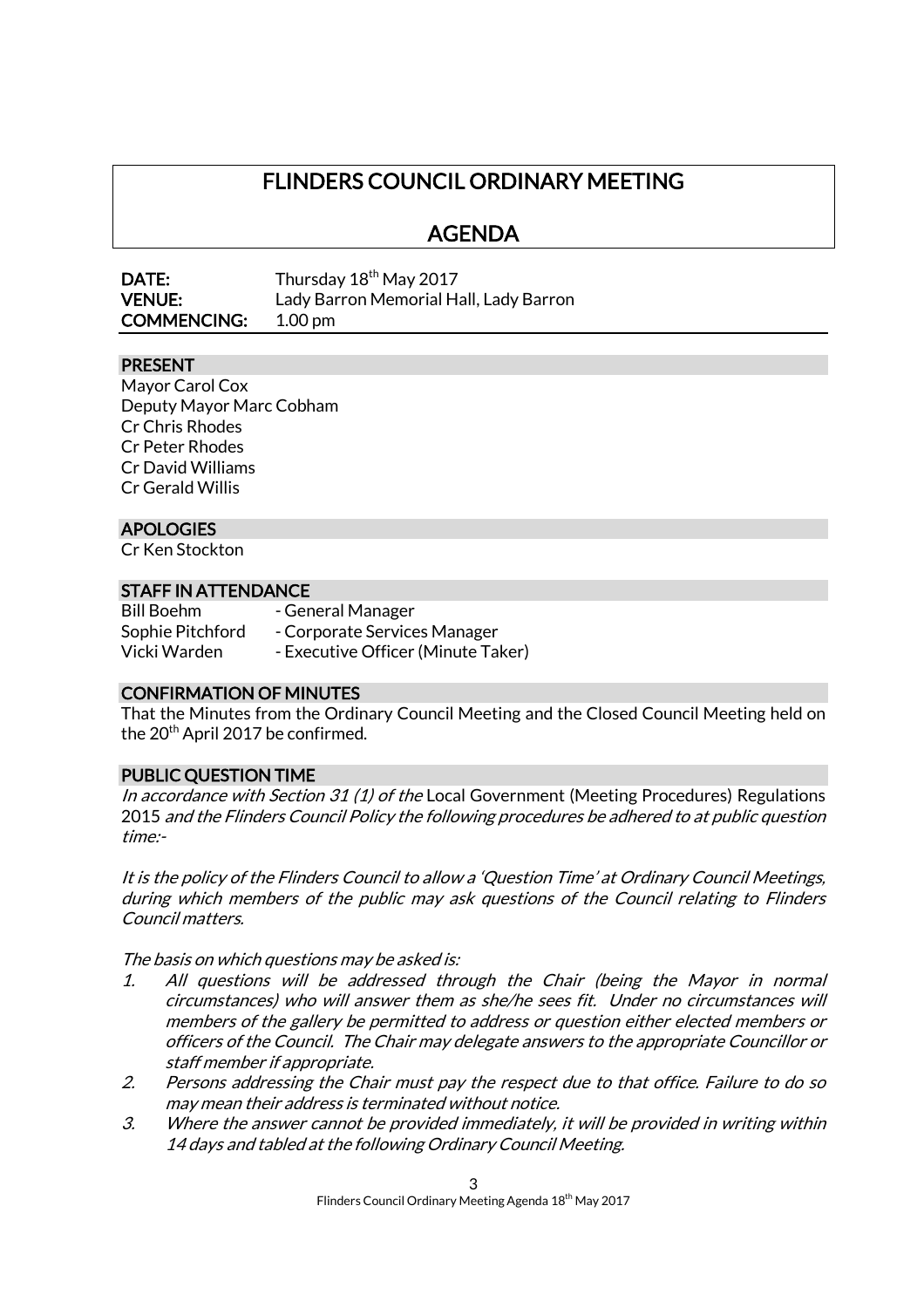- 4. All questioners are encouraged to register their intent to question with the General Manager before the meeting. Preference will be given to those who have so registered.
- 5. Question time shall not extend longer than 30 minutes and may be divided into two 15 minute sessions.
- 6. The actual timing of the session(s) is to be immediately after the opening of the meeting and advertised with the notice of meeting.

#### RESPONSE TO PUBLIC QUESTIONS

# 20<sup>th</sup> April 2017 Council Meeting

#### Question 1: Cr Gerald Willis on behalf of Michael Buck

I ask on behalf of Michael Buck, would the Council consider relocating the War Memorial from its current location adjacent to the Lady Barron Police Station to the grounds of the Lady Barron Hall?

#### Mayor's Response:

The Lady Barron Hall and Recreation Special Committee members are aware of this request, and have been requested to consider the possible siting of the memorial in the Memorial Hall vicinity when undertaking considerations of the landscaping to be achieved around the Hall. It is envisaged that this will complement the extensive work done adding a fitness annex and upgrading the Hall.

The Committee members have recently acquired another \$37,000 in grant funds which will see the replacement of the front doors, undertake exterior painting and replace the old heavy curtains with modern window coverings. Council will take recommendations from the Special Committee in relation to the landscaping.

I thank you for bringing the idea forward.

#### COUNCILLOR'S QUESTIONS WITHOUT NOTICE

Regulation 29 of the Local Government (Meeting Procedures) Regulations 2015 specifies that in putting a Question Without Notice a Councillor must not offer an argument or opinion, draw any inference or make any imputations except so far as may be necessary to explain the question. The Chairperson must not permit any debate of a Question without Notice or its answer.

#### RESPONSE TO COUNCILLOR'S QUESTIONS WITHOUT NOTICE 20<sup>th</sup> April 2017 Council Meeting

Nil

# LATE AGENDA ITEMS

Nil

# DECLARATION OF PECUNIARY INTEREST

In accordance with Part 2 Regulation 8  $(7)$  of the Local Government (Meeting Procedures) Regulations 2015, the Chairman of a meeting is to request Councillors to indicate whether they have, or are likely to have, a pecuniary interest in any item on the agenda.

Accordingly, Councillors are requested to advise of a pecuniary interest they may have in respect to any matter appearing on the agenda, or any supplementary item to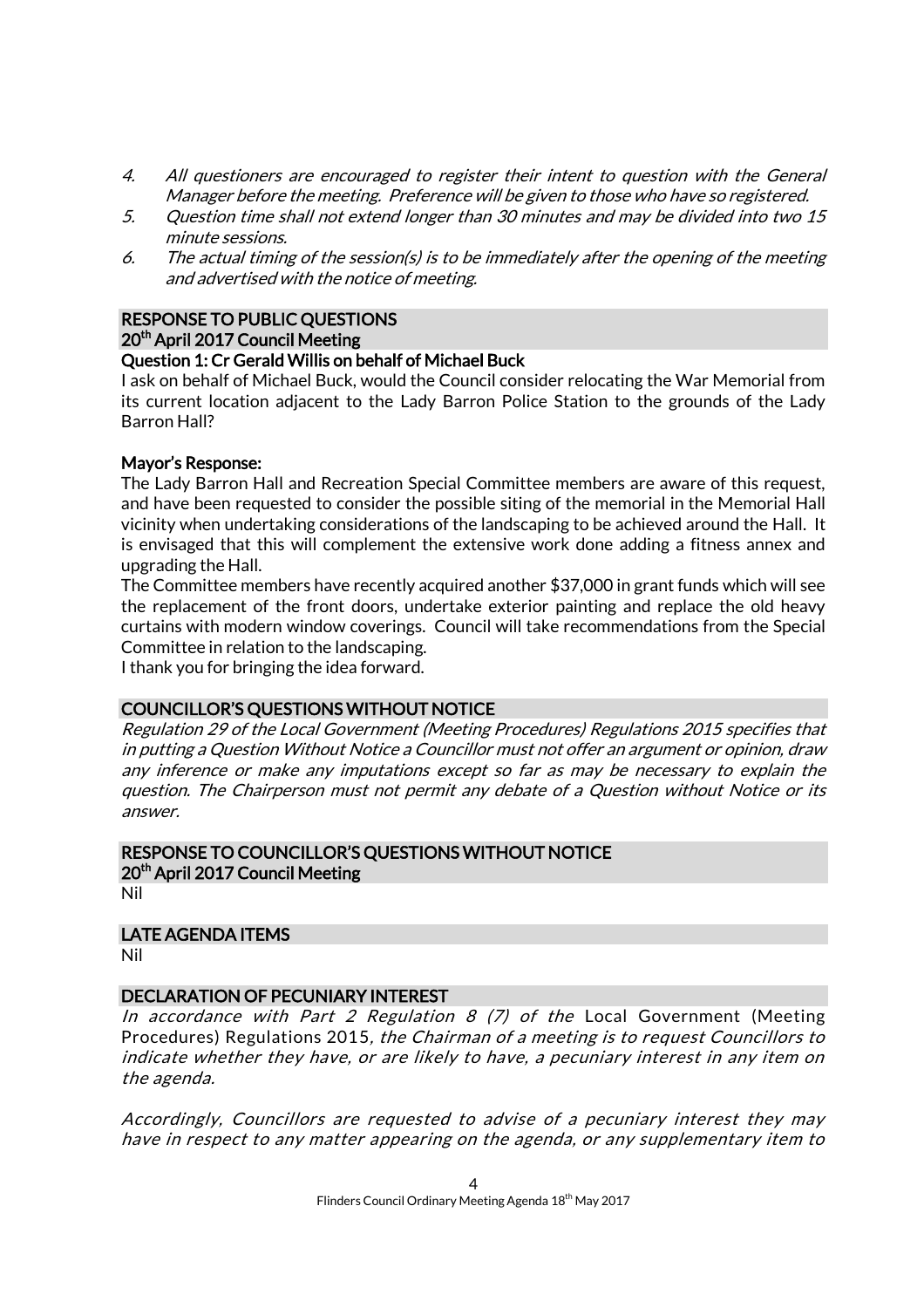the agenda, which the Council has resolved to deal with, in accordance with Part 2 Regulation 8 (6) of the Local Government (Meeting Procedures) Regulations 2015.

# LEAVE OF ABSENCE

Nil

#### **PETITIONS**

Nil

# **POLICIES**

The decision to rescind the Land Transfer Policy by Council was made available for public consultation for 28 days. No submissions were received therefore, as per the Flinders Council Policy Manual Policy; the policy can now be considered rescinded.

The decision to rescind the Aboriginal Reconciliation Policy by Council was made available for public consultation for 28 days. No submissions were received therefore, as per the Flinders Council Policy Manual Policy; the policy can now be considered rescinded.

The decision to rescind the Tasmanian Tidy Towns Policy by Council was made available for public consultation for 28 days. No submissions were received therefore, as per the Flinders Council Policy Manual Policy; the policy can now be considered rescinded.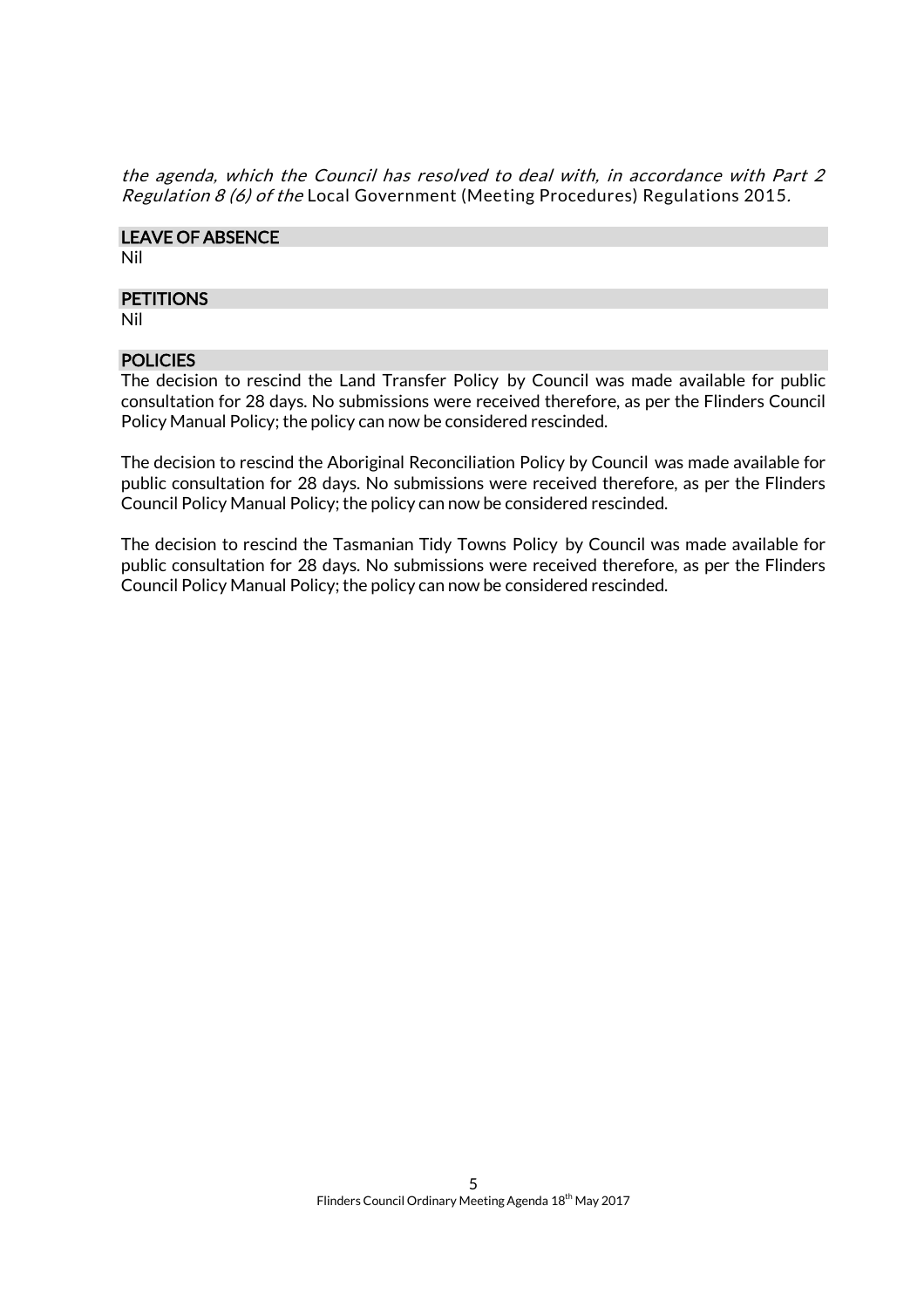#### WORKSHOPS & INFORMATION FORUMS File No: COU/0205

### Council Workshop held on 5<sup>th</sup> May 2017

Council held a Workshop on the following subjects:

- Item 1 Lady Barron Hall Committee Gym Operations 10.30am
- Item 2 Credit Card Policy
- Item 3 Solid Waste Disposal
- Item 4 Gunn Bequest Applications
- Item 5 Community Grant Applications
- Item 6 Biosecurity Bill 2017<br>Item 7 General Managers Ur
- General Managers Update

#### Councillors Present:

Mayor Carol Cox, Deputy Mayor Marc Cobham, Cr Peter Rhodes, Cr David Williams and Cr Gerald Willis.

#### Apologies:

Cr Chris Rhodes and Cr Ken Stockton.

#### Staff and Consultants Present:

| <b>Bill Boehm</b> | <b>General Manager</b>                          |
|-------------------|-------------------------------------------------|
| Jacci Viney       | Development Services Coordinator (Item 1,3 & 6) |
| Kelly Blundstone  | Reception/Finance Officer                       |
| Fran Bryson       | Lady Barron Hall Committee Member (Item 1 only) |
| Chris Murphy      | Lady Barron Hall Committee Member (Item 1 only  |

#### Council Workshop held on 09<sup>th</sup> May 2017

Council held a Workshop on the 2017-18 Council Budget

#### Councillors Present:

Mayor Carol Cox, Deputy Mayor Marc Cobham, Cr Peter Rhodes and Cr Gerald Willis.

#### Apologies:

Cr Chris Rhodes. Cr Ken Stockton and Cr David Williams.

#### Staff and Consultants Present:

| <b>Bill Boehm</b> | <b>General Manager</b>            |
|-------------------|-----------------------------------|
| Sophie Pitchford  | Corporate Services Manager        |
| Brian Barnewall   | <b>Works and Services Manager</b> |

As workshops and information sessions are for information and discussion purposes only, no decisions are made or foreshadowed at these proceedings.

#### VOTING REQUIREMENTS:

Simple Majority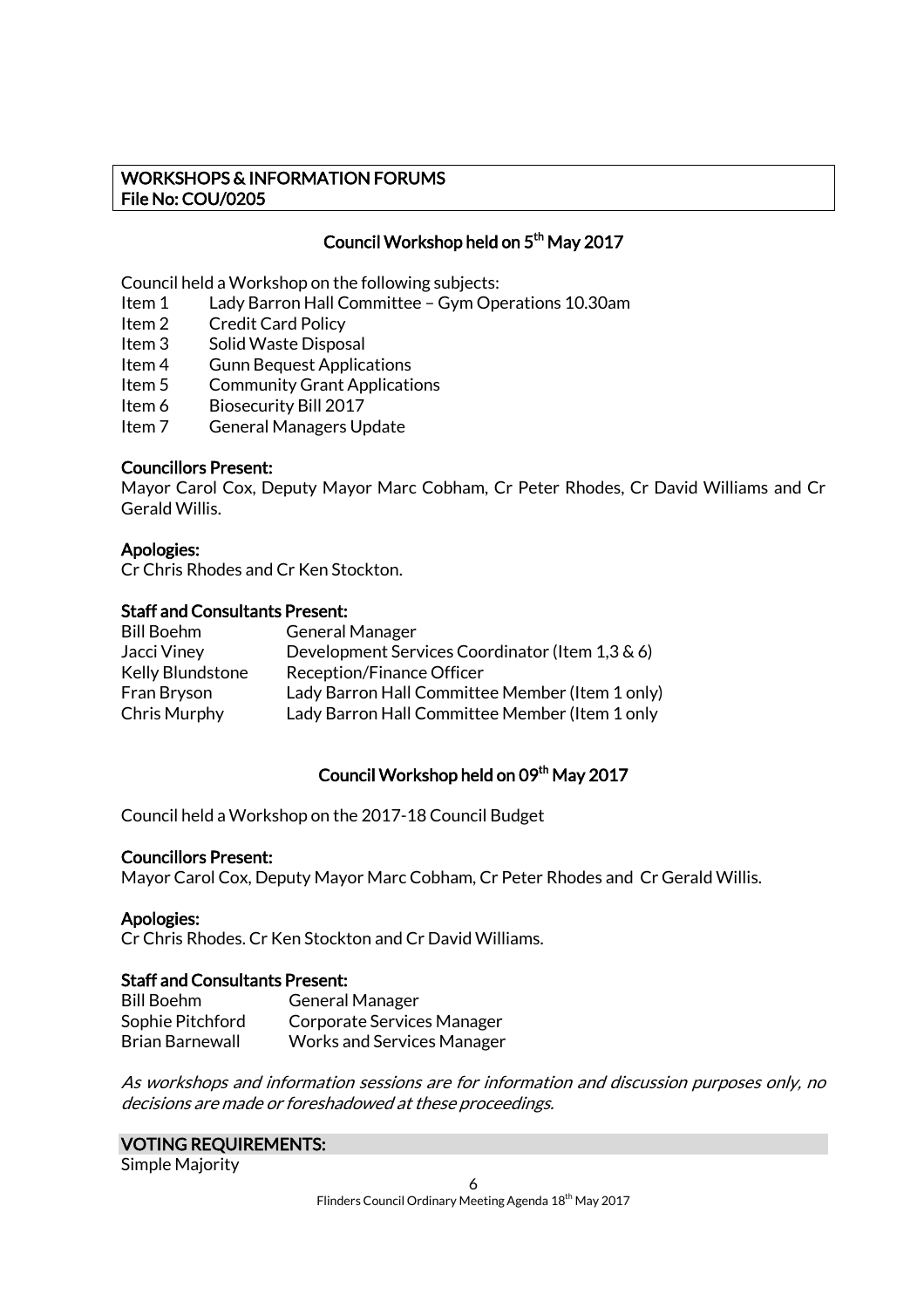# RECOMMENDATION:

That the Council Workshops held on  $5^{\mathsf{th}}$  and 09 $^{\mathsf{th}}$  May 2017 be noted.

#### DECISION:

# PUBLIC MEETINGS

Nil

#### PUBLICATIONS/REPORTS TABLED FOR COUNCIL INFORMATION Nil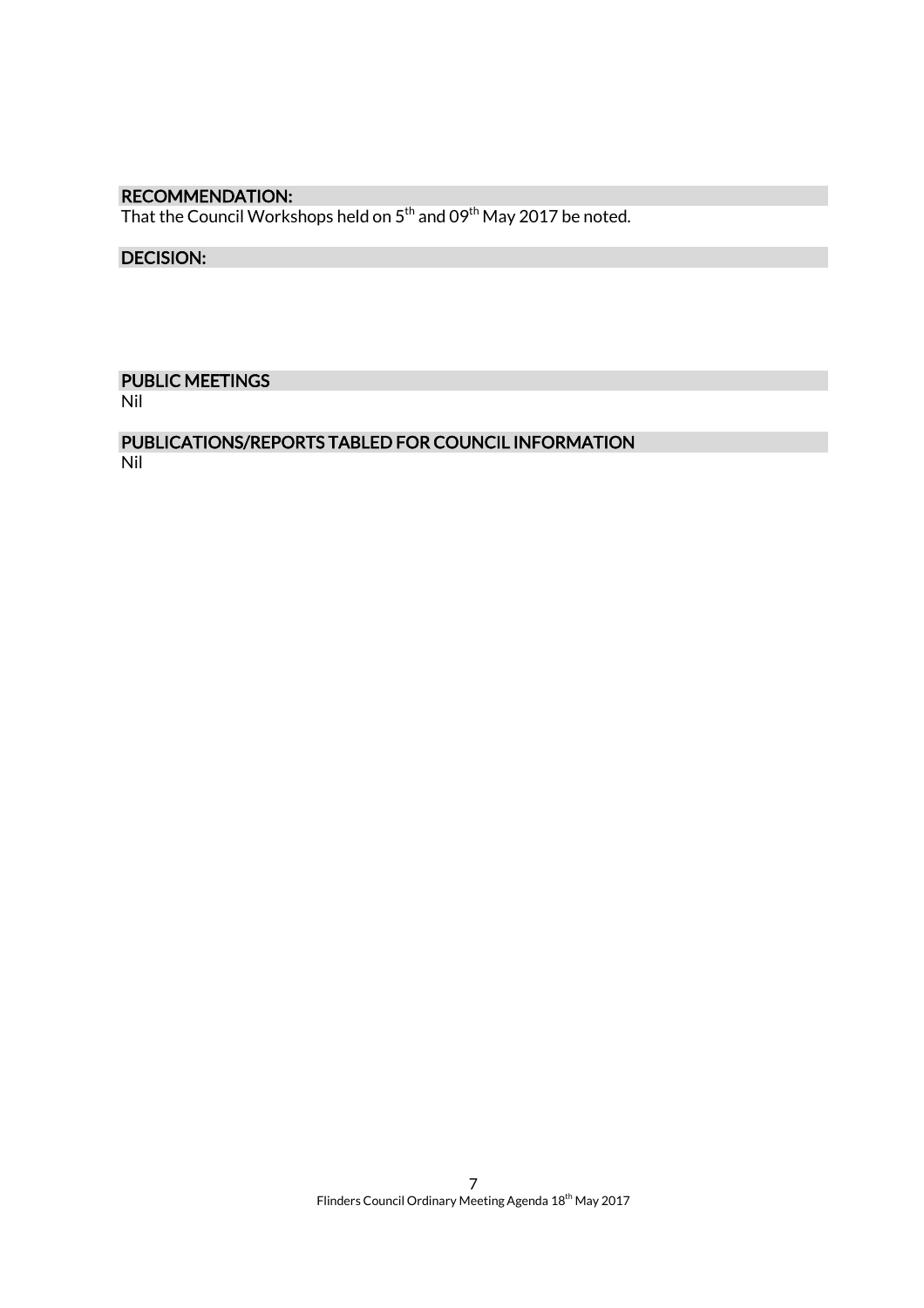### REPORTS TO BE RECEIVED

# Furneaux (Emita) Hall Special Committee

File No: AME/0502

**<u>Annexure 1:</u>** Furneaux (Emita) Hall Special Committee General Meeting 11<sup>th</sup> April 2017 Unconfirmed Minutes

#### OFFICER'S REPORT (Bill Boehm, General Manager):

The unconfirmed minutes of the Furneaux (Emita) Hall Special Committee General Meeting held on the 11<sup>th</sup> April 2017 have been provided for consideration. The minutes outline what the Committee has been working on to date and can now be received by Council.

#### OFFICER'S RECOMMENDATION

That the unconfirmed minutes of the Furneaux (Emita) Hall Special Committee General Meeting held on the 11<sup>th</sup> April 2017 be accepted.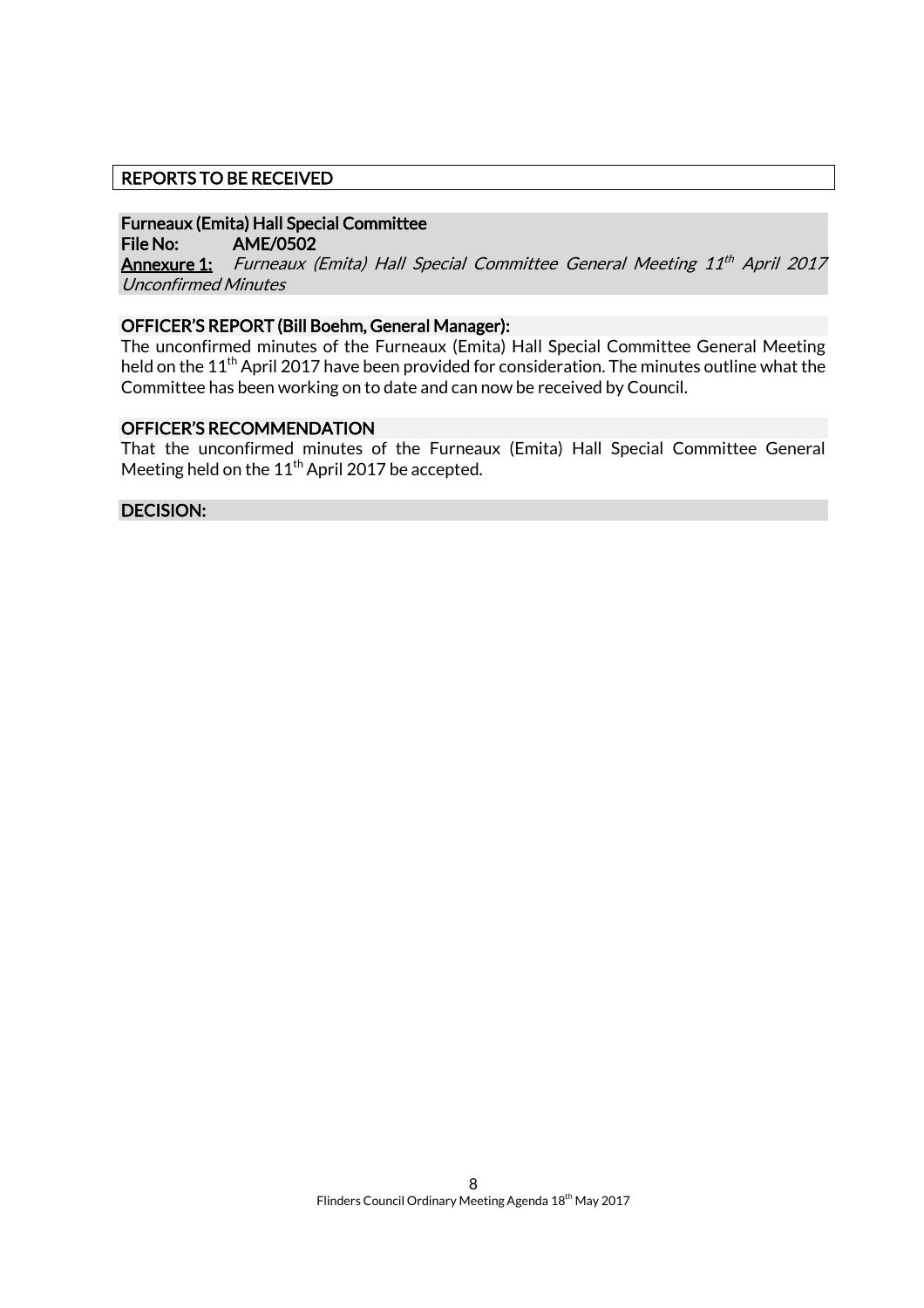# COUNCILLORS' REPORTS

# Deputy Mayor's Monthly Report COU/0600

### ACTIVITIES:

| <b>DATE</b> | <b>ITEM</b>                                                                       |
|-------------|-----------------------------------------------------------------------------------|
| 11.04.2017  | Emita Hall special committee meeting.                                             |
| 12.04.2017  | Meet with Mayor Cox then teleconference with Council's lawyer.                    |
| 15.04.2017  | Telephone call from a community member re feral cat issues.                       |
| 17.04.2017  | Praise from a community member to Council Works Dept re upgrade of                |
|             | Port Davies Rd, Emita.                                                            |
| 20.04.2017  | Monthly Council meeting.                                                          |
| 21.04.2017  | Chair meeting with Taster CEO Miles Hampton and EM's.                             |
| $25.04 -$   | Off island.                                                                       |
| 03.05.2017  |                                                                                   |
| 04.05.2017  | Council Workshop.                                                                 |
| 05.05.2017  | Discussion with two community members re Council support for the                  |
|             | new Whitemark gym.                                                                |
| 07.05.2017  | Attend opening of Lady Baron Memorial Hall annex.                                 |
| 09.05.2017  | Council Annual Budget Workshop.                                                   |
| 12.05.2017  | Chair meeting with Tasmanian Health Minister Michael Ferguson and<br>CIr G Willis |

# RECOMMENDATION:

That the Deputy Mayor's report be received.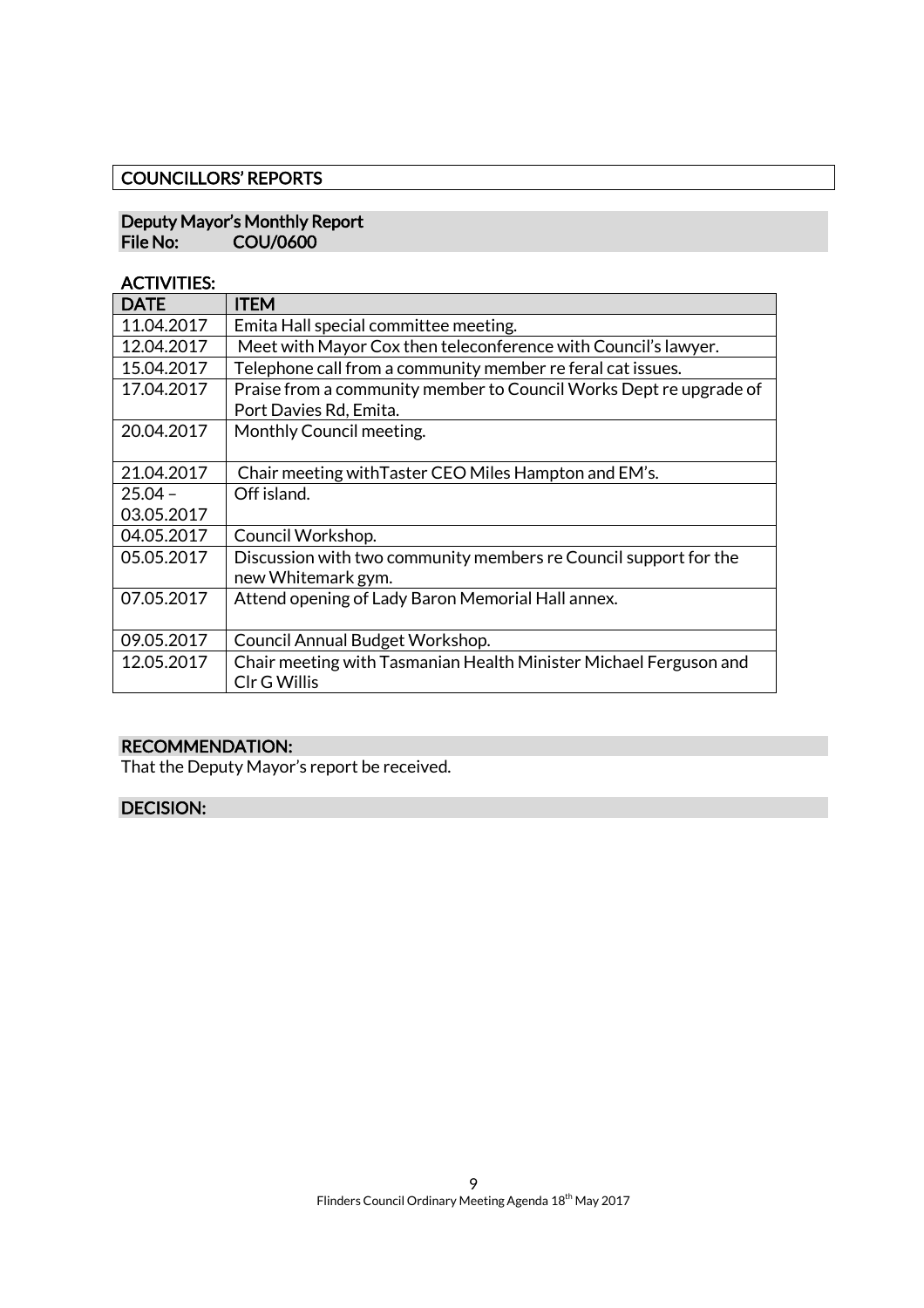#### Report from Deputy Mayor Marc Cobham on LGAT Elected Members Professional Development Workshop. File No: COU/0600

#### REPORT:

On the weekend of 25-26th February 2017 I attended a LGAT Elected Members Professional Development Workshop.

There were various sessionsi.e.

- Creating a Culture of Effective Decision-Making;i.e. dealing with bias; the importance of effective leadership style for high quality decision-making and outcomes.
- Engaging the Business Community;i.e. the benefits and getting things done.
- What will our towns look like in five years? i.e. Tasmanian Planning Scheme changes.
- Co-operative Conversations for Meetings that Matter.i.e.different ways of running meetings so that they are more efficient.

All topics had excellent presenters and included new ways of looking at the way we do things. Additional benefits of these type of events are the opportunity to participate in considerable networking with other Tasmanian elected members.

#### RECOMMENDATION:

That the Deputy Mayor's report be received.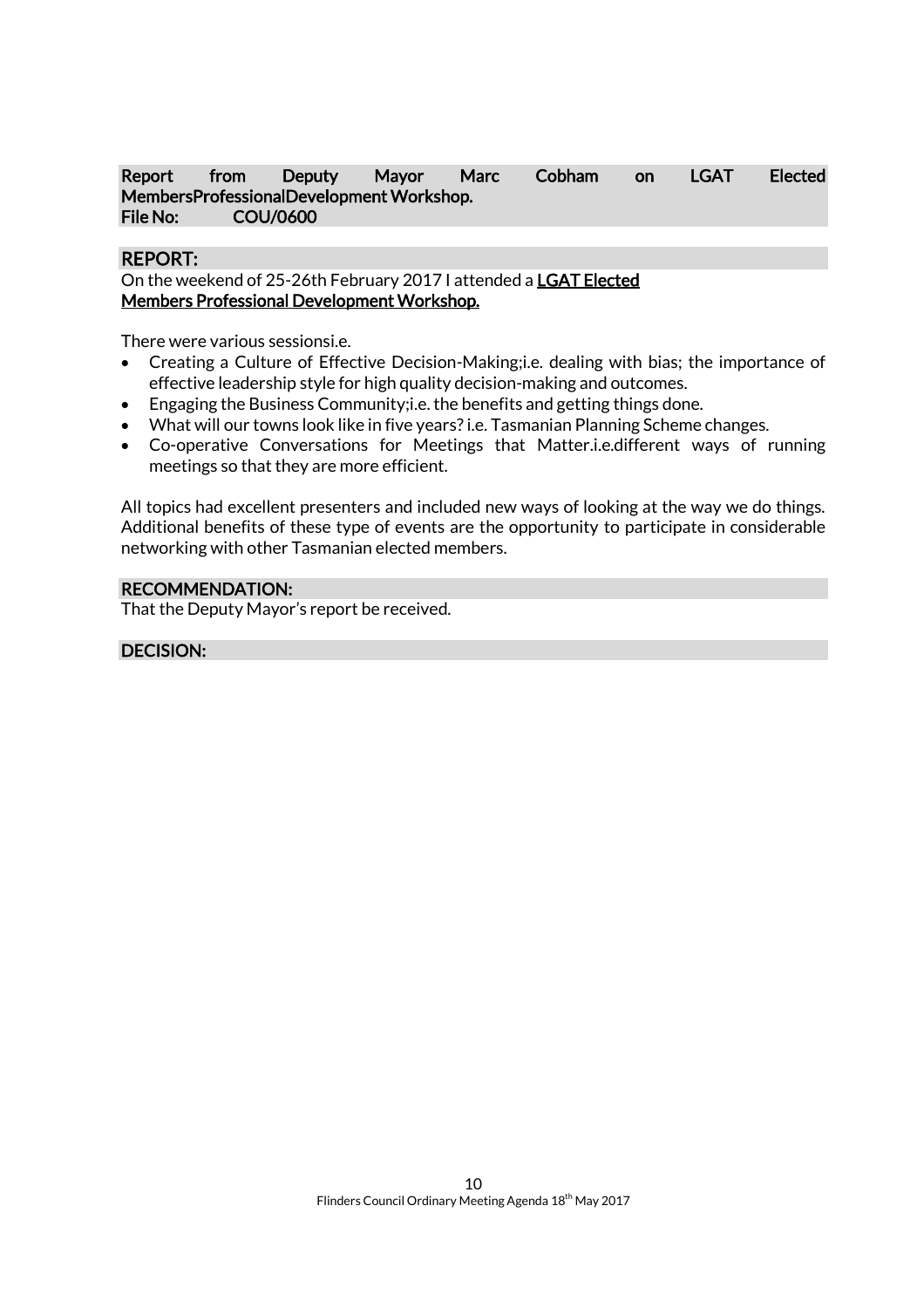#### Report from Councillor Gerald Willis as the Flinders Council Representative on TasWater Owners' Committee  $COMI/0212$

| File No: | COU/U312 |
|----------|----------|
|          |          |

| <b>DATE</b> | <b>WHO</b>                                                                                                             | <b>SUBJECT</b>                                                                                                                                                                      |
|-------------|------------------------------------------------------------------------------------------------------------------------|-------------------------------------------------------------------------------------------------------------------------------------------------------------------------------------|
| 21 Apr 2017 | Carol Cox, Mayor,<br><b>Flinders Council</b>                                                                           | Media release issued by Brighton Council                                                                                                                                            |
| 21 Apr 2017 | Lynn Luckock, Executive<br><b>Assistant to Mike</b><br>Brewster, Chief<br><b>Executive Officer,</b><br><b>TasWater</b> | Letter to council Mayors from Miles Hampton,<br><b>Chairman Taswater</b>                                                                                                            |
| 26 Apr 2017 | Stephanie Watson,<br>Communications<br>Manager, Local<br>Government<br>Association                                     | Media release issued by David Downie, Chief<br>Representative of TasWater, regarding the cost to<br>householders of a State Government takeover of<br>TasWater.                     |
| 26 Apr 2017 | Christine Agostinelli,<br><b>Executive Officer, Local</b><br>Government<br>Association.                                | Email with attached papers for a Special General<br>Meeting to be held on 11 May 2017                                                                                               |
| 27 Apr 2017 | Ailsa Sypkes, General<br>Manager Legal and<br>Governance for<br><b>Taswater</b>                                        | Email with Notice of Meeting and meeting papers<br>for a meeting of Owners' Representatives to be<br>held at 10:30 am Thursday 11 May at West Tamar<br>Council Precinct, Riverside. |
| 3 May 2017  | Mike Brewster, Chief<br>Executive Officer,<br><b>TasWater</b>                                                          | Email with a copy of a government media release<br>from the Treasurer and a media release in<br>response by TasWater.                                                               |
| 5 May 2017  | Mike Brewster, Chief<br><b>Executive Officer,</b><br><b>TasWater</b>                                                   | Email with a letter from Mike Brewster and a<br>letter dated 20 May 2016 from Miles Hampton,<br>Chairman TasWater to Minister Gutwein.                                              |

# CORRESPONDENCE IN:

# RECOMMENDATION:

That Councillor Willis' report be received.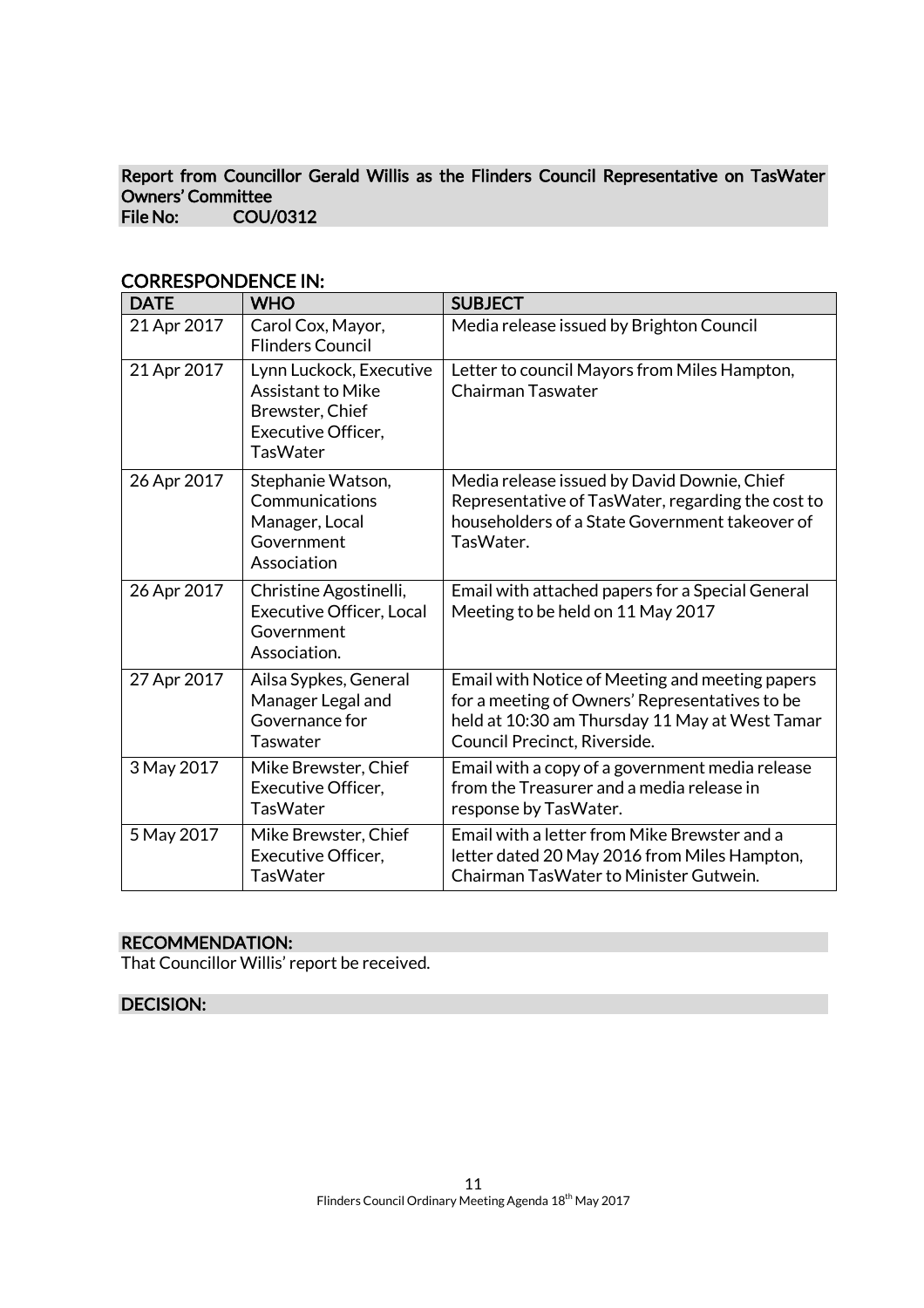# MAYOR'S REPORT:

| <b>ACTION</b>            | <b>Information</b> |
|--------------------------|--------------------|
| <b>PROPONENT</b>         | Mayor C Cox        |
| <b>FILE REFERENCE</b>    | COU/0600           |
| <b>ASSOCIATED PAPERS</b> | Nil                |

# REPORT:

# APPOINTMENTS:

| 15.04.17     | Easter Big Breakfast at Lady Barron                                    |
|--------------|------------------------------------------------------------------------|
| 19.04.17     | Met with Hydro at the Power Station re disposal opportunities for      |
|              | excess energy as heat.                                                 |
| 20.04.17     | Council meeting                                                        |
| $21.04.17 -$ | Working remotely                                                       |
| 03.05.17     |                                                                        |
| 02.05.17     | Met with Furneaux Freight at their Bridport facility                   |
| 03.05.17     | Working breakfast with Cr Wills and Council's legal representative.    |
| 03.05.17     | <b>Federal Circuit Court mediation</b>                                 |
| 04.05.17     | Council workshop                                                       |
| 06.05.17     | Junior football                                                        |
| 07.05.17     | Lady Barron Memorial Hall re-opening.                                  |
| 08.05.17     | Met with Cheryl Thomas, board member of the Tasmanian Community        |
|              | Fund.                                                                  |
| 09.05.17     | Budget workshop                                                        |
| 09.05.17     | General Managers Performance Review Committee telephone link with      |
|              | Sanjib Roy at Searchlight re the General Manager's Performance review. |
| 09.05.17     | Dinner with Cheryl Thomas of the Tasmanian Community Fund and          |
|              | community members.                                                     |

# Easter Big Breakfast:

Congratulations to the Lady Barron Hall & Recreation Committee for turning on a feast and bringing together Community members. The growing number of children attending the accompanying Easter egg hunt and activities in the park is proof of the events popularity. There were an amazing number of Easter bonnets on display.

# Tasmanian Community Fund:

Cheryl Thomas, a Tasmanian Community Fund board member, was on the Island for the re -opening of the Lady Barron Memorial Hall, including the new fitness annex and much upgraded kitchen facilities. I met with Cheryl both formally and informally, and the message that she continued to give was to make good applications and you have a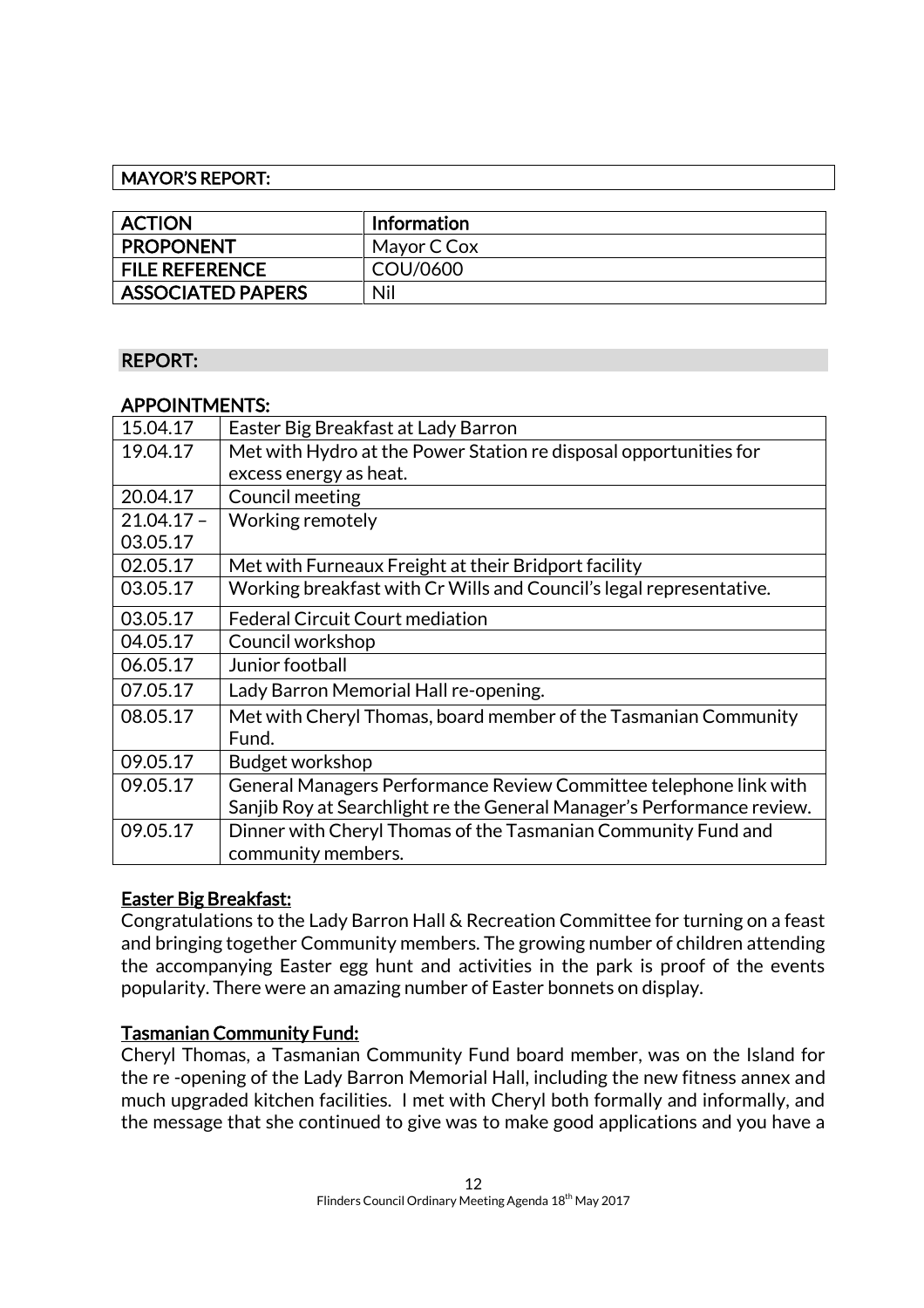much better chance of being fully considered, those applications that do not address the criteria are most likely to drop out of the selection process early.

The TFC also supplies grants for programs, that are not only infrastructure. A separate emerging leaders program is also leadership is also being rolled out.

Council recognises the benefit of the TCF grant obtained to fund the addition of the fitness annex and the kitchen upgrade and thanks the TCF for the funding and the Lady Barron Hall and Rec Special Committee for writing and submitting the successful grant.

# Furneaux Freight:

I had the opportunity to visit Furneaux Freight at Bridport when the Matthew Flinders III was returning from Lady Barron and doing a quick unload and reload to exit on the same tide and head to Cape Barren Island.

It was explained that the expansive landside area of the port, with its extensive flat concrete area enabled the efficient movement of through the port. That continual improvement had got the Bridport port to that level and that continual improvement is required at Lady Barron, with some of the restrictions being placed on port users having a negative effect on operations.

# Lady Barron Memorial Hall:

Along with around seventy community members I attended the re-opening of the hall, showcasing the new fitness annex, upgraded kitchen, refurbished toilets and the installation of heating. I thank the Committee members for their intense efforts in driving this upgrade to the hall and look forward to seeing the result of the next works which include new front door, exterior painting and window coverings in the main hall, all to be funded by another grant of \$37,000 acquired by the Lady Barron Hall and Recreation Committee Members.,

# Federal Circuit Court mediation R Harper vs Flinders Council and Others.

Attendance at the mediation was worthwhile.

| <b>DATE</b> | <b>WHO</b>                                         | <b>SUBJECT</b>                                  |
|-------------|----------------------------------------------------|-------------------------------------------------|
| 07.04.2017  | Trish Southam,<br>Office of Ross<br>Hart MP        | Follow up after visit to Flinders Island        |
| 11.04.2017  | <b>Australian Local</b><br><b>Govt Association</b> | Media Release re Financial Assistance Grants    |
| 13.04.2017  | <b>Primary Health</b><br>Tasmania                  | Media release: Finding medical help this Easter |

# CORRESPONDENCE IN: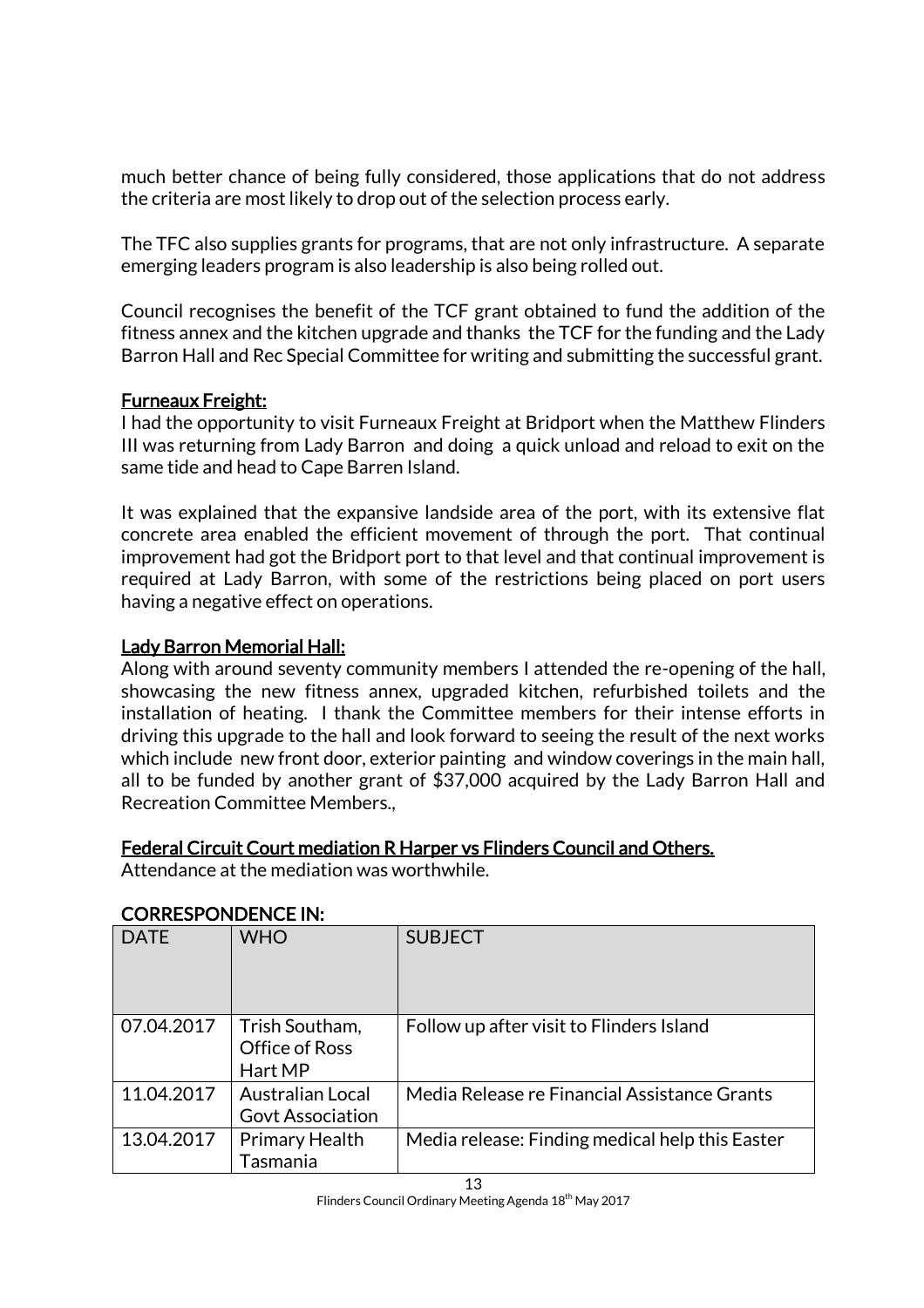| <b>DATE</b> | <b>WHO</b>                                                                          | <b>SUBJECT</b>                                                          |
|-------------|-------------------------------------------------------------------------------------|-------------------------------------------------------------------------|
|             |                                                                                     |                                                                         |
| 13.04.2017  | Christine<br>Agostinelli, Local<br><b>Govt Association</b><br>of Tasmania<br>(LGAT) | Call for Water & Sewerage Motions - LGAT<br>Special Meeting 11 May 2017 |
| 13.04.2017  | Jason<br>Vuddamalay,<br>Searchlight Group                                           | General Manager's Performance Appraisal<br>Review                       |
| 13.04.2017  | Dr Hamish<br>Meldrum, Ochre<br><b>Medical Centres</b>                               | 2016 edition of the Ochre Health Research<br>Report                     |
| 14.04.2017  | Ailsa Sykes,<br><b>TasWater</b>                                                     | Notice of General Meeting 11 May 2017                                   |
| 14.04.2017  | Examiner &<br>Advocate                                                              | National Volunteer's Week                                               |
| 19.04.2017  | <b>Tas Audit Office</b>                                                             | Probity exam of the use of credit cards by<br>Councils                  |
| 19.04.2017  | Jason<br>Vuddamalay,<br>Searchlight Group                                           | General Manager's Performance Appraisal<br>Review                       |
| 10.04.2017  | John Kirwan,<br>CEO, Royal Flying<br><b>Doctor Service</b>                          | Letter re: restructuring of RFDS Tasmania Ltd                           |
| 20.04.2017  | Maree Tetlow,<br>Northern<br>Tasmania<br>Development<br>Committee<br>(NTDC)         | NTDC Media Release on signing of city deal                              |
| 20.04.2017  | Christine<br>Agostinelli, LGAT                                                      | Media Release on latest Tas Brand Health Survey                         |
| 21.04.2017  | <b>Tim Slade</b>                                                                    | Real-time data reporting at TasWater                                    |
| 21.04.2017  | Jason<br>Vuddamalay,<br>Searchlight Group                                           | General Manager's Performance Review                                    |
| 21.04.2017  | Ron Sanderson,<br>General Manager,<br><b>Brighton Council</b>                       | Letter re: TasWater takeover                                            |
| 21.04.2017  | Lynn Luckock,                                                                       | Letter from Miles Hampton, TasWater Chairman                            |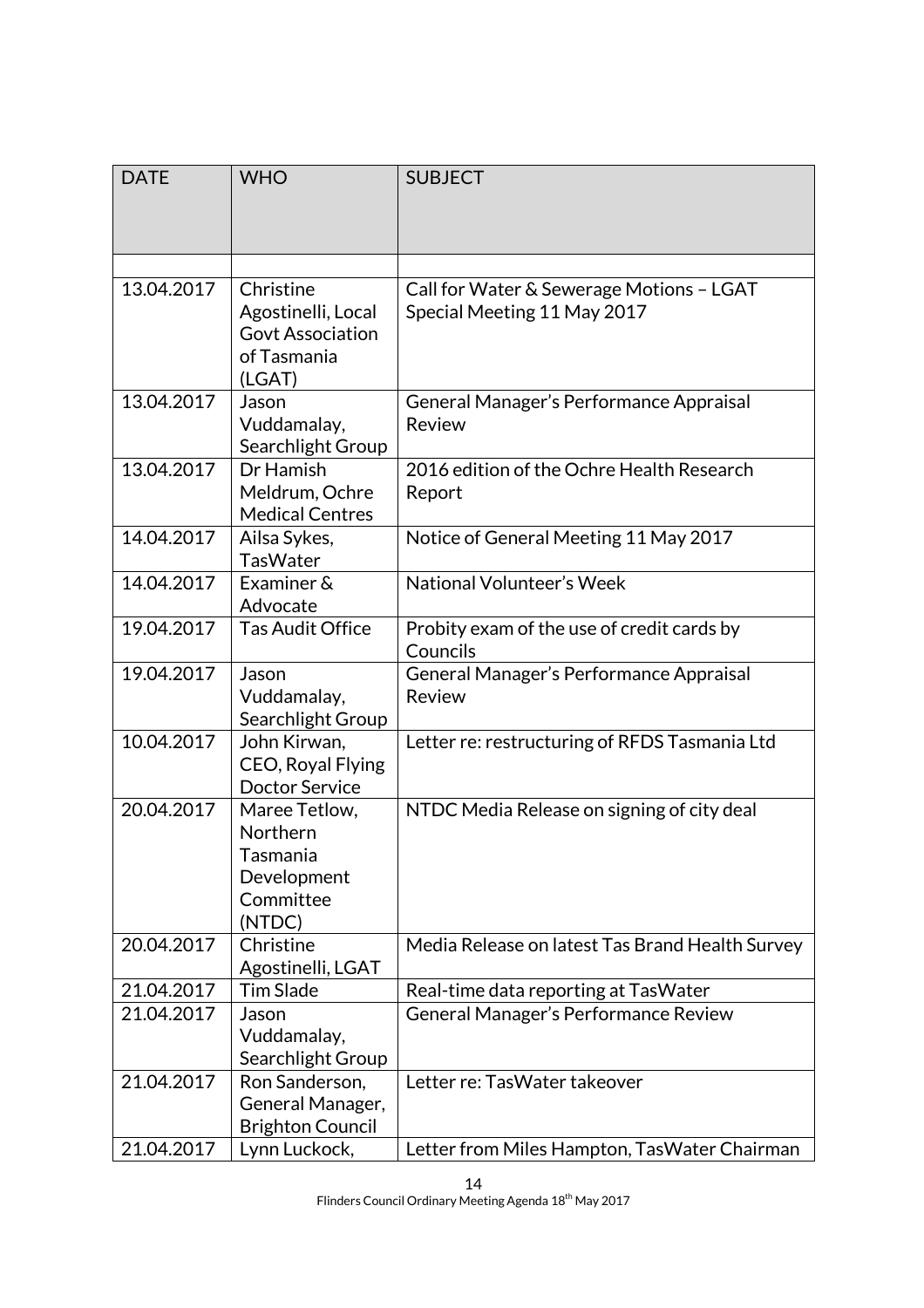| <b>DATE</b> | <b>WHO</b>                   | <b>SUBJECT</b>                                   |
|-------------|------------------------------|--------------------------------------------------|
|             |                              |                                                  |
|             |                              |                                                  |
|             | <b>TasWater</b>              |                                                  |
| 21.04.2017  | <b>Biosecurity</b>           | Public Comment invited on draft legislation -    |
|             | Tasmania                     | <b>Biosecurity Bill 2017</b>                     |
| 25.04.2017  | Sanjib Roy,                  | Flinders Council GM Performance Review           |
|             | Searchlight Group            | proposal                                         |
| 26.04.2017  | Christine                    | 11 May 2017 Special General Meeting Agenda       |
|             | Agostinelli, LGAT            |                                                  |
| 26.04.2017  | Stephanie                    | Media Release regarding cost to householders of  |
|             | Watson, LGAT                 | a State Govt takeover.                           |
| 27.04.2017  | Graham Flower,<br>Hexagon    | Thank you letter                                 |
| 27.04.2017  | Melanie Brown,               | Invitation to Local Govt Climate Change, Energy  |
|             | <b>LGAT</b>                  | Efficiency & Sustainability Forum                |
| 27.04.2017  | <b>Tim Slade</b>             | Real-time data reporting at TasWater             |
| 27.04.2017  | Ailsa Sypkes,                | Owners' Representative Group General Meeting     |
|             | <b>TasWater</b>              | Papers - 11 May 2017                             |
| 28.04.2017  | John Pitt, Chair,            | Elected Member's Briefing 3 May 2017             |
|             | <b>NTDC</b>                  |                                                  |
| 28.04.2017  | <b>Judy Clark</b>            | Invitation to Lady Barron Memorial Hall Opening  |
| 01.05.2017  | Tameka Mason,                | Invitation to attend Graduation Ceremony         |
|             | Department of                |                                                  |
|             | Police, Fire and             |                                                  |
|             | Emergency                    |                                                  |
|             | Management                   |                                                  |
| 01.05.2017  | Maree Tetlow,<br><b>NTDC</b> | <b>Updated Member's Meeting Report</b>           |
| 01.05.2017  | Mayor Doug                   | $11^{\text{th}}$ May LGAT meeting                |
|             | Chipman,                     |                                                  |
|             | President, LGAT              |                                                  |
| 01.05.2017  | Peter Gutwein,               | Feedback on outcomes of Premier's Local          |
|             | Treasurer,                   | Government Council's Disability Action Strategy. |
|             | Tasmanian                    |                                                  |
|             | Government                   |                                                  |
| 02.05.2017  | Peter Gutwein,               | Review of framework of new code of conduct for   |
|             | Treasurer,                   | Councillors.                                     |
|             | Tasmanian                    |                                                  |
|             | Government                   |                                                  |
| 03.05.2017  | Katrena                      | Foreshadowed amended motion for 11 May           |
|             | Stephenson,                  |                                                  |
|             | <b>LGAT</b>                  |                                                  |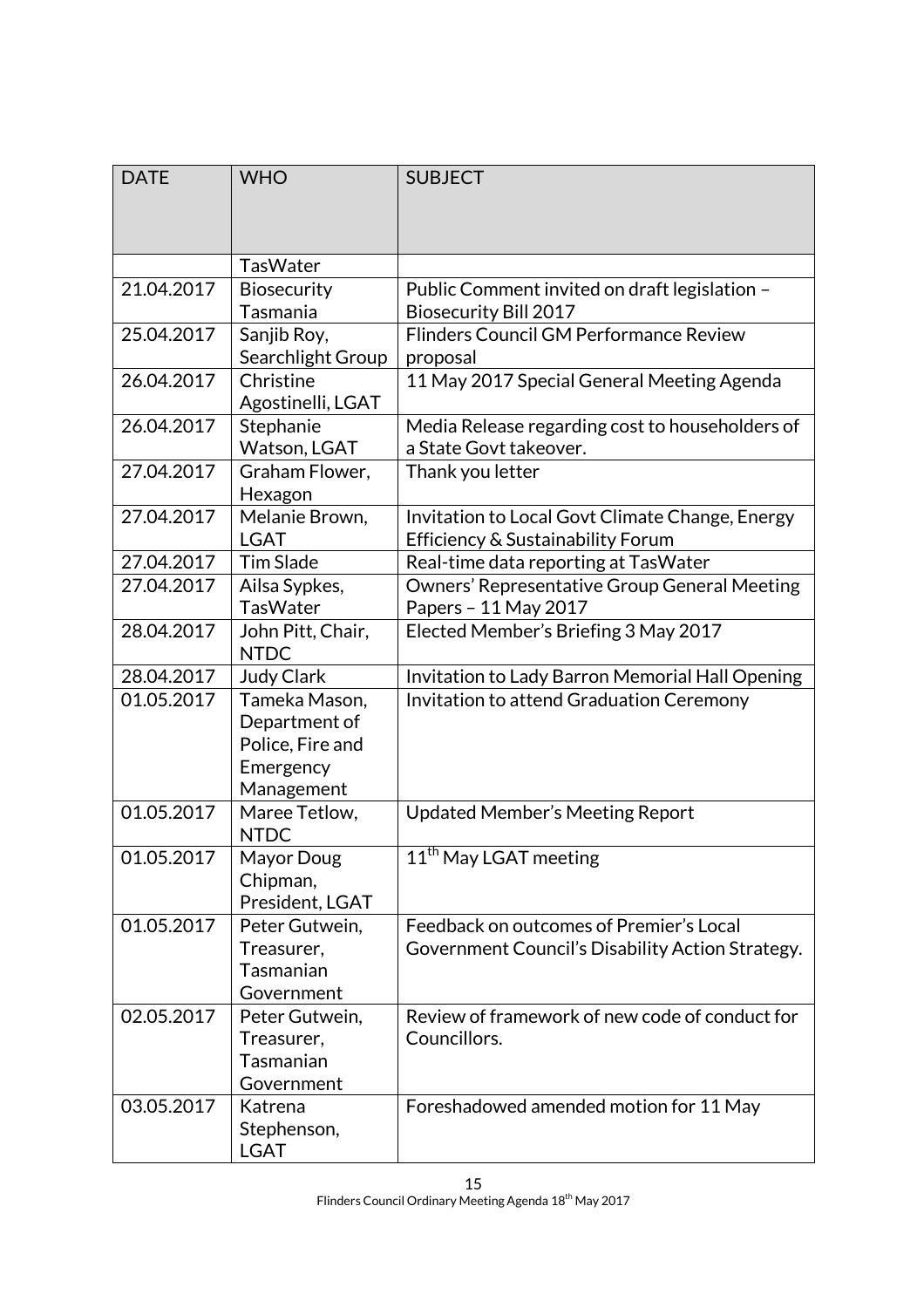| <b>DATE</b> | <b>WHO</b>                                                                              | <b>SUBJECT</b>                                                                                           |
|-------------|-----------------------------------------------------------------------------------------|----------------------------------------------------------------------------------------------------------|
| 03.05.2017  | Stephanie<br>Watson, LGAT                                                               | Media Release from TasWater's Chief Owners'<br>Representative                                            |
| 03.05.2017  | Stephanie<br>Watson, LGAT                                                               | Media Release from Miles Hampton, TasWater                                                               |
| 03.05.2017  | Dennis Cooper                                                                           | Letter re: Progress with Airport Hangars?                                                                |
| 04.05.2017  | Karina Dambergs,<br>Van Diemen<br>Project                                               | Invitation to Van Diemen Project Event                                                                   |
| 05.05.2017  | Mike Brewster,<br>CEO, TasWater                                                         | Letter re: TasWater ownership                                                                            |
| 07.05.2017  | Patsy Nugent                                                                            | Letter re: improvements and Island News                                                                  |
| 08.05.2017  | Alex Tay, Director<br>of Local<br>Government,<br>Local<br>Government<br><b>Division</b> | General Information on Ministerial Orders -<br>Local Government Amendment (Targeted<br>Review) Bill 2017 |
| 08.05.2017  | Penny Finlay,<br><b>LGAT</b>                                                            | LGAT preventative Health Workshop 30 May<br>2017                                                         |

# CORRESPONDENCE OUT:

| <b>DATE</b> | <b>WHO</b>                   | <b>SUBJECT</b>                                    |
|-------------|------------------------------|---------------------------------------------------|
| 27.04.2017  | M Hampton,                   | Response to letter received                       |
|             | <b>TasWater</b>              |                                                   |
| 27.04.2017  | G Flower, Hexagon            | Re outcome of Council meeting                     |
| 28.04.2017  | <b>Christine Agostinelli</b> | Attendance at LGAT Special Meeting 11 May<br>2017 |
| 10.05.2017  | Mr Michael Buck              | Response to Public Question at April meeting      |
| 10.05.2017  | Lady Barron Hall and         | Request to make recommendation to Council         |
|             | Recreation                   | on replacement of war memorial into grounds       |
|             | Committee                    | around the Memorial Hall.                         |
| 10.05.2017  | Alan & Liz Robinson          | Advice re outcome of Agenda item to support       |
|             |                              | renaming of the Emita Beach Coastal               |
|             |                              | Reserve.                                          |
| 10.05.2017  | Department of                | Support letter for change of name of the          |
|             | Primary Industries,          | Emita Beach Coastal Reserve to the                |
|             | Parks, Water and             | Valentine Huitfeldt Coastal Reserve.              |
|             | Environment.                 |                                                   |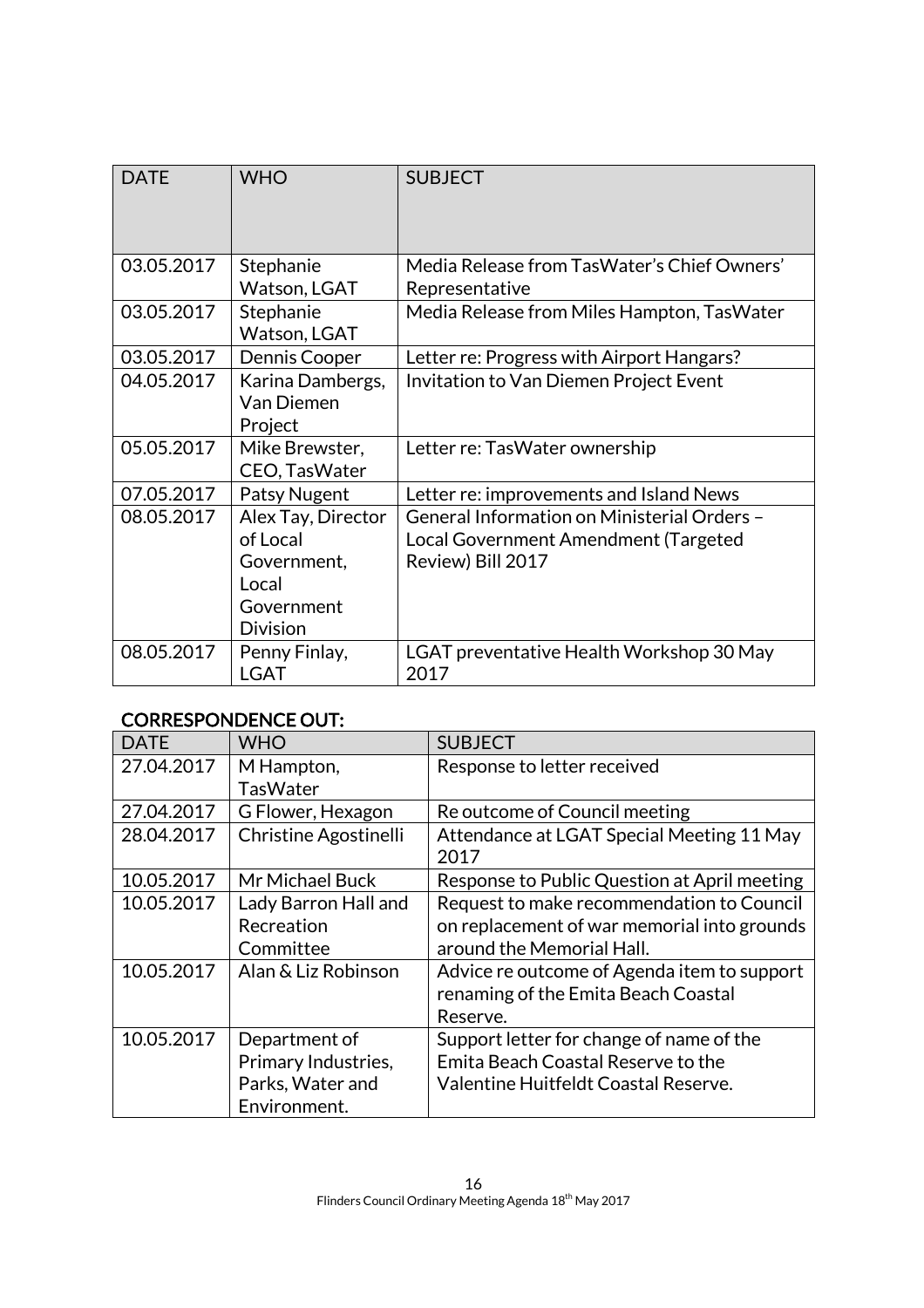# VOTING REQUIREMENTS:

Simple Majority

# RECOMMENDATION:

That the Mayor's report be received.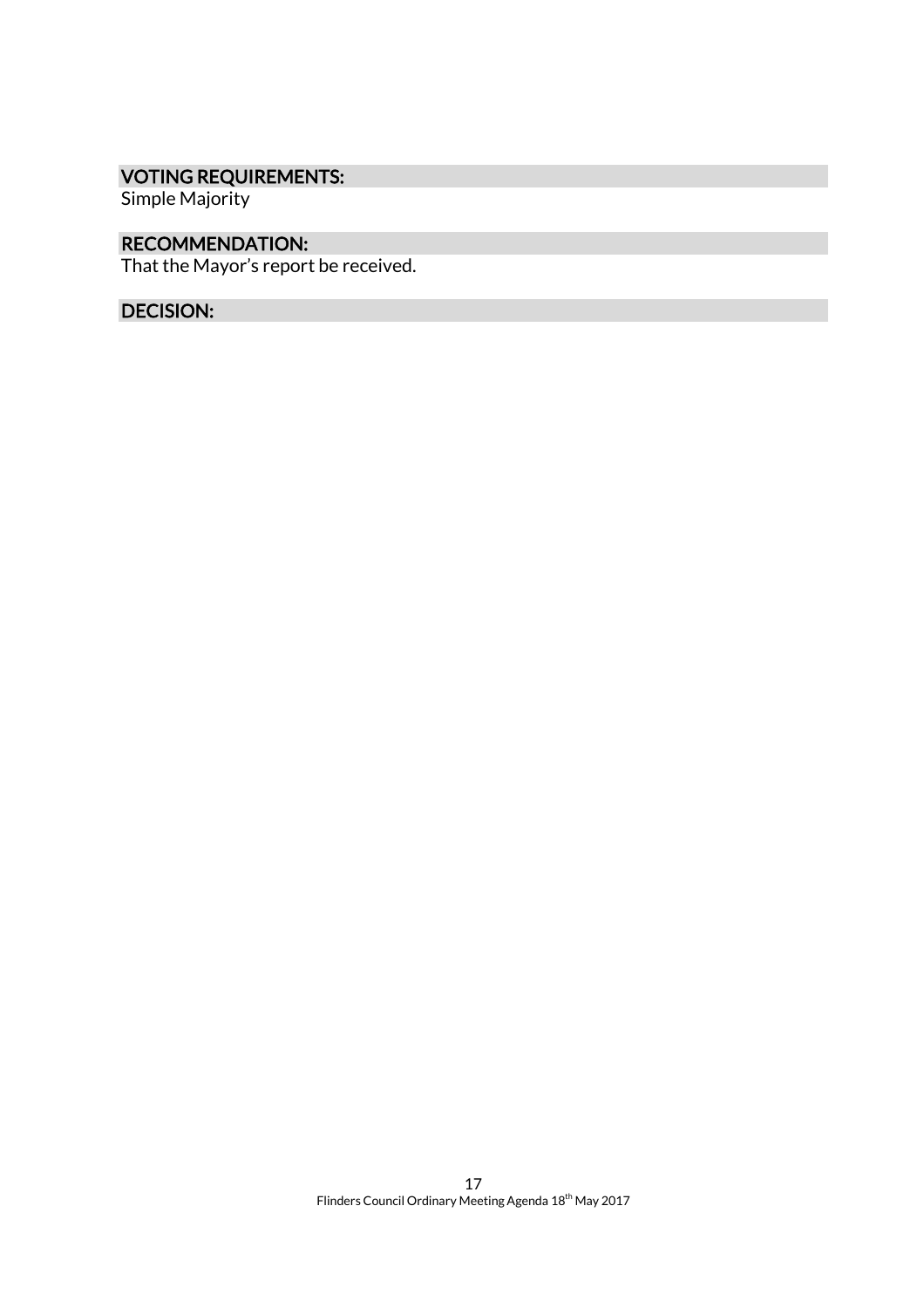# OPERATIONAL BUSINESS OF COUNCIL

#### A. DEVELOPMENT SERVICES AND PLANNING APPLICATIONS

| Item A1:<br>File No: | GOV/0151  | <b>Biosecurity Bill 2017</b>                                            |  |     |    |       |    |
|----------------------|-----------|-------------------------------------------------------------------------|--|-----|----|-------|----|
| <i>Annexure 2:</i>   |           | Draft Biosecurity Bill 2017 -                                           |  | can | be | found | at |
|                      |           | http://dpipwe.tas.gov.au/Documents/BLP Draft BiosecurityBill ForConsult |  |     |    |       |    |
|                      | ation.pdf |                                                                         |  |     |    |       |    |

### Item A2: Dog Fees and Charges 2017-18<br>File No: FIN/0701 & ANI/0205 File No: FIN/0701 & ANI/0205

| Item A3:           | <b>Development Application Report</b>       |
|--------------------|---------------------------------------------|
| File No:           | <b>DSV/0300</b>                             |
| <i>Annexure 3:</i> | Development Application Report - April 2017 |

#### B. **GOVERNANCE**

| Item B1:           | <b>Credit Card Policy</b> |
|--------------------|---------------------------|
| File No:           | <b>FIN/0502</b>           |
| <i>Annexure 4:</i> | Credit Card Policy        |

| Item B2:           | <b>Community Grants 2017-18</b>                |
|--------------------|------------------------------------------------|
| File No:           | <b>FIN/0905</b>                                |
| <i>Annexure 5:</i> | Grant Applications (For Elected Member's only) |

| Item B3:           | Gunn Bequest Grants 2017-18                    |
|--------------------|------------------------------------------------|
| File No:           | <b>FIN/1600</b>                                |
| <i>Annexure 6:</i> | Grant Applications (For Elected Member's only) |

| Item B4:           | <b>Councillor Resolution Report</b>          |
|--------------------|----------------------------------------------|
| File No:           | GOV/0300                                     |
| <i>Annexure 7:</i> | <b>Councillor Resolution Report May 2017</b> |

C. CLOSED COUNCIL<br>Item C1: General Manager Rele Item C1: General Manager Relocation Costs<br>File No: LEG/001 LEG/001

Item C2: Federal Circuit Court Matters File No: LEG/001

Meeting Closed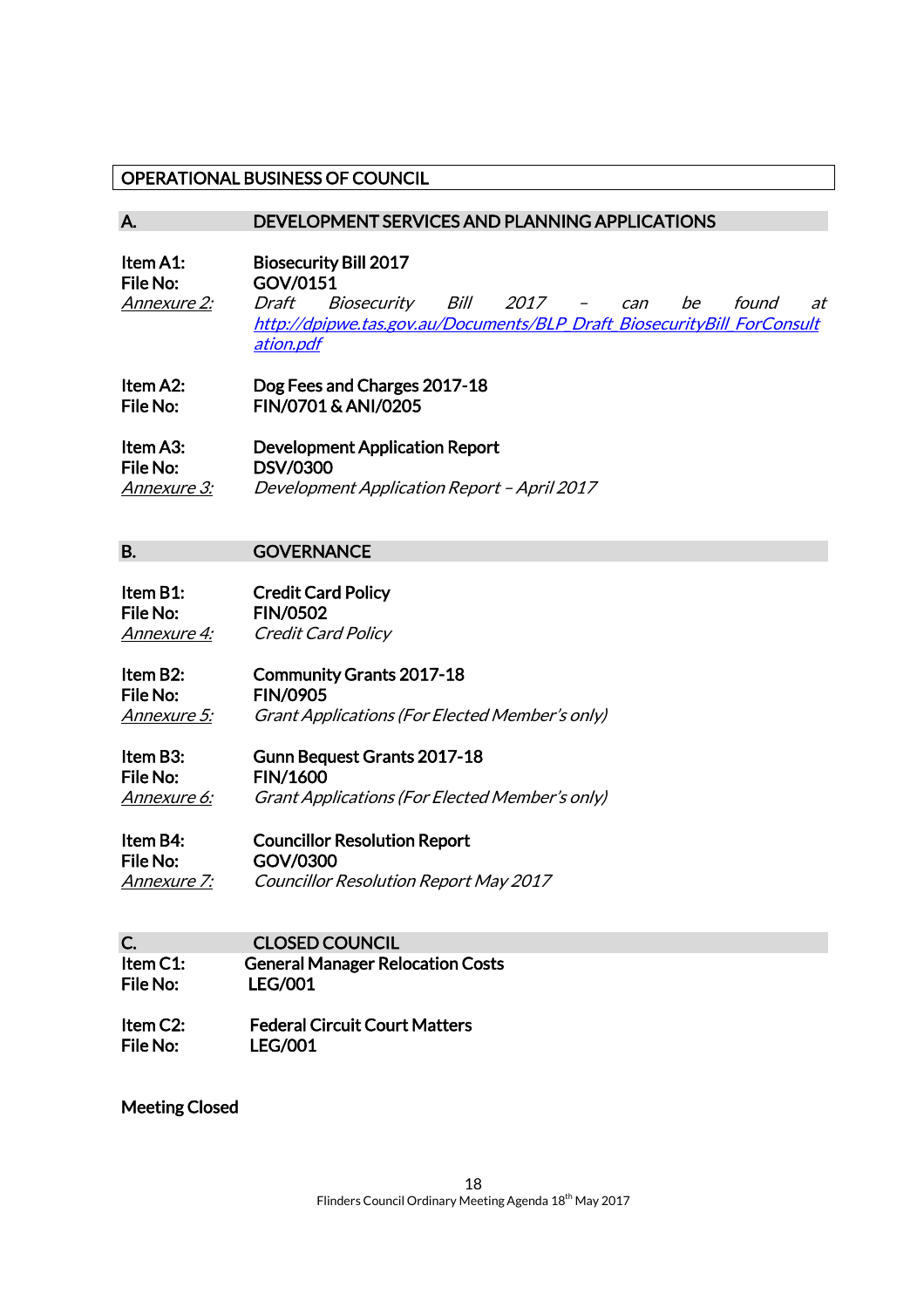# A. DEVELOPMENT SERVICES AND PLANNING APPLICATIONS

# Item A1: Biosecurity Bill 2017

| <b>ACTION</b>         | <b>Decision</b>                                                      |
|-----------------------|----------------------------------------------------------------------|
| <b>PROPONENT</b>      | <b>Council Officer</b>                                               |
| <b>OFFICER</b>        | Jacci Viney, Development Services Coordinator                        |
| <b>FILE REFERENCE</b> | GOV/0151                                                             |
| <b>ASSOCIATED</b>     | Annexure 2 DRAFT Biosecurity Bill 2017 (can be found at:             |
| <b>PAPERS</b>         | http://dpipwe.tas.gov.au/Documents/BLP Draft BiosecurityBill ForCons |
|                       | ultation.pdf)                                                        |

# INTRODUCTION:

The State Government have release the DRAFT Biosecurity Bill for comment. The comment period is open until 02 June 2017.

# PREVIOUS COUNCIL CONSIDERATION:

Nil

#### OFFICER'S REPORT:

The DRAFT bill was provided to Councilors, as well as the released fact sheets and the matter was discussed at a workshop on Thursday  $4<sup>th</sup>$  May.

As Council's Development Services Coordinator, who also acts as the Biosecurity liaison officer, has provided the following comments for consideration.

These points form the potential response to the bill and are included in the recommendation

# 1. The Furneaux Island are not specifically mentioned in the Bill

As one of the main "gateways" into Tasmania, it is important that the Furneaux Islands are acknowledged within the Act. The present situation is quite lax and there are examples of its failures on and around Flinders Island.

# 2. Private Planes and Boats

The other main "gateway" into the State is via private planes and boats. Flinders Island's last known count of private airstrips rested at 17. Multiple recreational and commercial water vessels visit the shores each year. Many carry potential biosecurity matter on board or unknowingly on the underside of the vessels.

#### 3. Suitable budget for implementation of desired outcomes

It is noteworthy that many years ago a then "quarantine" officer was appointed to Flinders Island to meet all private boats and planes, monitor commercial fishing and freight vessels and liaise with regular passenger transport passengers. From all accounts; from the officer appointed and the visiting operators, this system worked well. Log books have been kept to show the magnitude of reaching the milestone of meeting every visitor but clearly, with the appropriate funding, it can be done.

are contained within the recommendation of this item.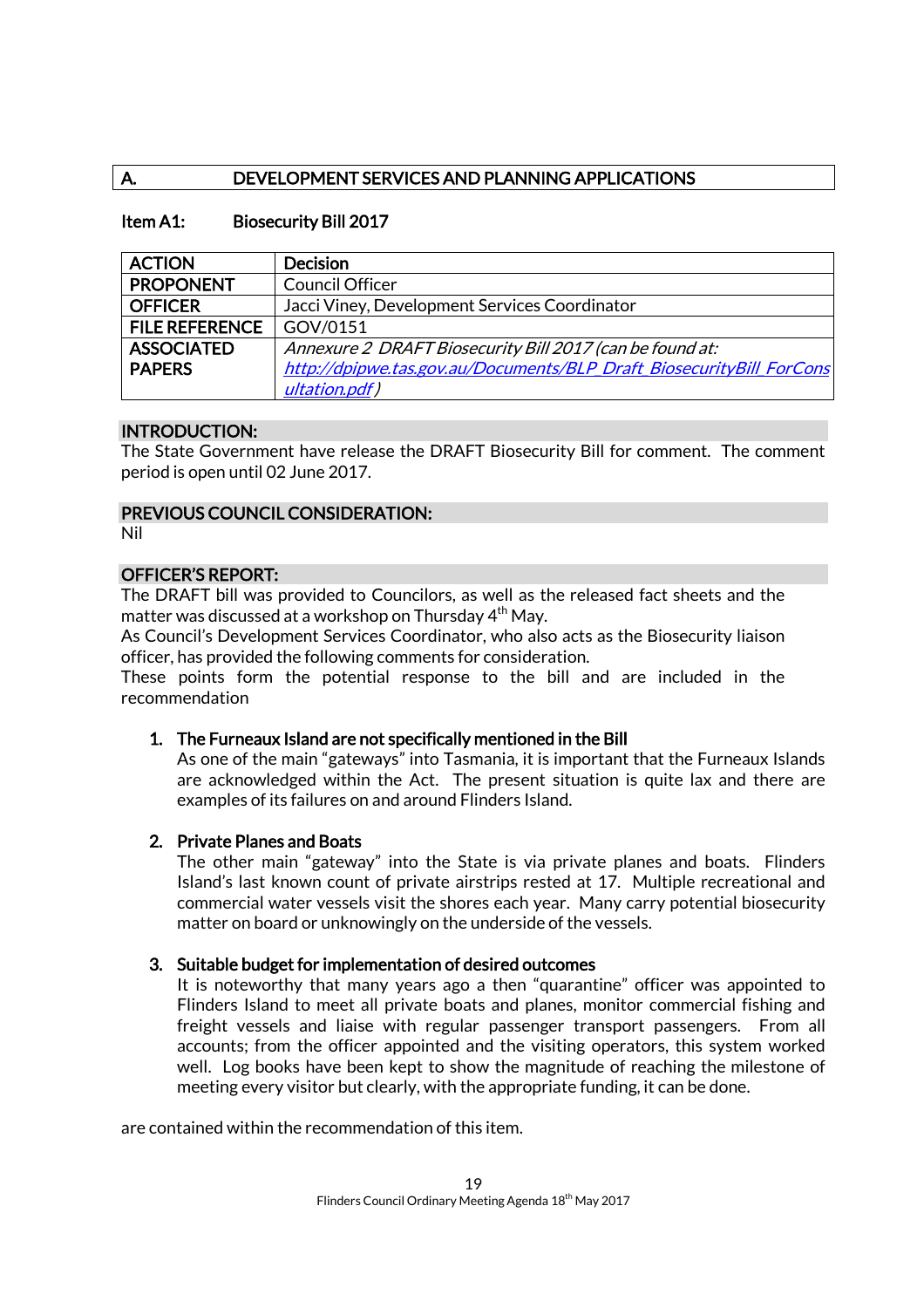#### STATUTORY REQUIREMENT:

Nil

#### POLICY/STRATEGIC IMPLICATIONS:

5.3.3.1 Liaise with Biosecurity Tasmania to achieve positive outcomes for the Community.

#### BUDGET AND FINANCIAL IMPLICATIONS:

Nil

#### RISK/LIABILITY:

Potential risk for the Island(s) and Tasmania as a State.

#### VOTING REQUIREMENTS:

Simple Majority

#### OFFICER'S RECOMMENDATION:

That the following points be communicated regarding the review of the Biosecurity Bill 2017:

#### 1. The Furneaux Island are not specifically mentioned in the Bill

As one of the main "gateways" into Tasmania, it is important that the Furneaux Islands are acknowledged within the Act. The present situation is quite lax and there are examples of its failures on and around Flinders Island.

#### 2. Private Planes and Boats

The other main "gateway" into the State is via private planes and boats. Flinders Island's last known count of private airstrips rested at 17. Multiple recreational and commercial water vessels visit the shores each year. Many carry potential biosecurity matter on board or unknowingly on the underside of the vessels.

#### 3. Suitable budget for implementation of desired outcomes

It is noteworthy that many years ago a then "quarantine" officer was appointed to Flinders Island to meet all private boats and planes, monitor commercial fishing and freight vessels and liaise with regular passenger transport passengers. From all accounts; from the officer appointed and the visiting operators, this system worked well. Log books have been kept to show the magnitude of reaching the milestone of meeting every visitor but clearly, with the appropriate funding, it can be done.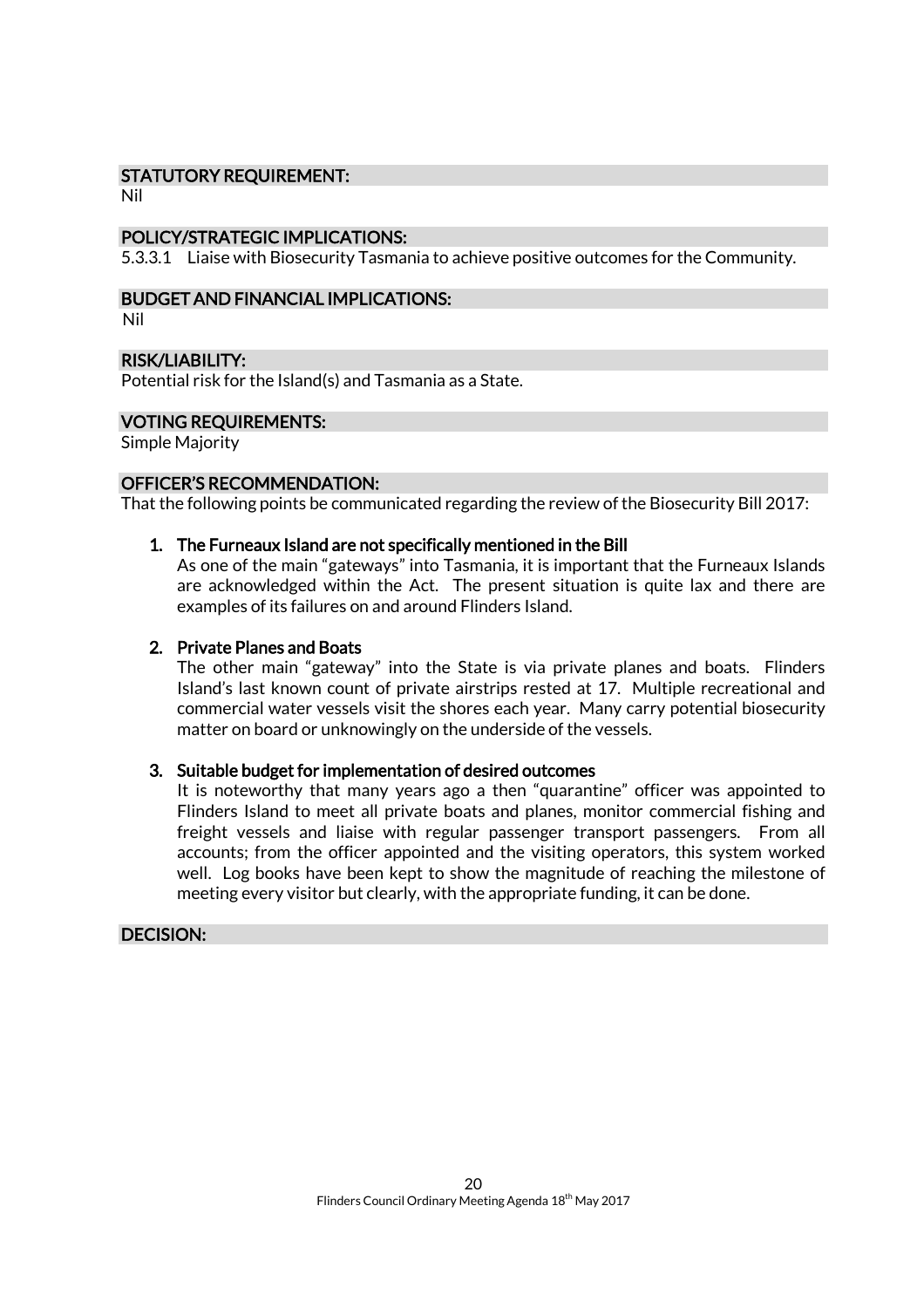# Item A2: Dog Registration Fees 2017-2018

| <b>ACTION</b>            | <b>Decision</b>                               |
|--------------------------|-----------------------------------------------|
| <b>PROPONENT</b>         | Council Officer                               |
| <b>OFFICER</b>           | Jacci Viney, Development Services Coordinator |
| <b>FILE REFERENCE</b>    | FIN/0701 & ANI/0205                           |
| <b>ASSOCIATED PAPERS</b> | Nil                                           |

#### INTRODUCTION:

Each year Council set a nominal fee for dog registration within the Municipality. The fee is low, as is the budget. This correlates to the number of enforcement matters Council deals with annually and the ability to fund a 'dog control officer' to make a few visits per year.

#### PREVIOUS COUNCIL CONSIDERATION:

Nil – as no increase or change has been proposed, these fees have not been considered by Councillors beforehand.

#### OFFICER'S REPORT:

In an attempt to save funds, Council will be moving to the "tag for life" system. This means that each dog is allocated with a tag and a number which they will keep for the life of the tag. If the tag requires replacing they will receive a new number. It is envisaged that this will save the animal management budget around \$200 in the subsequent years to come and save the issue of tags being thrown away at the end of the financial year. All tags will be black and not marked with a registration year.

In light of the above saving it is proposed that dog fees remain the same as last year.

#### STATUTORY REQUIREMENT:

Dog Control Act 2000

#### POLICY/STRATEGIC IMPLICATIONS:

4.3 Ensure Council meets its statutory obligations and manages corporate and community risk

4.3.29 Requirements of the Dog Control Act 2000 are met

#### BUDGET AND FINANCIAL IMPLICATIONS:

Budget should improve with saving of dog tag purchase – to be noted in following years.

#### RISK/LIABILITY:

Low risk

### VOTING REQUIREMENTS:

Simple Majority

#### OFFICER'S RECOMMENDATION:

It is recommended that the following dog fees be set for the 17/18 period – commencing in June 2017: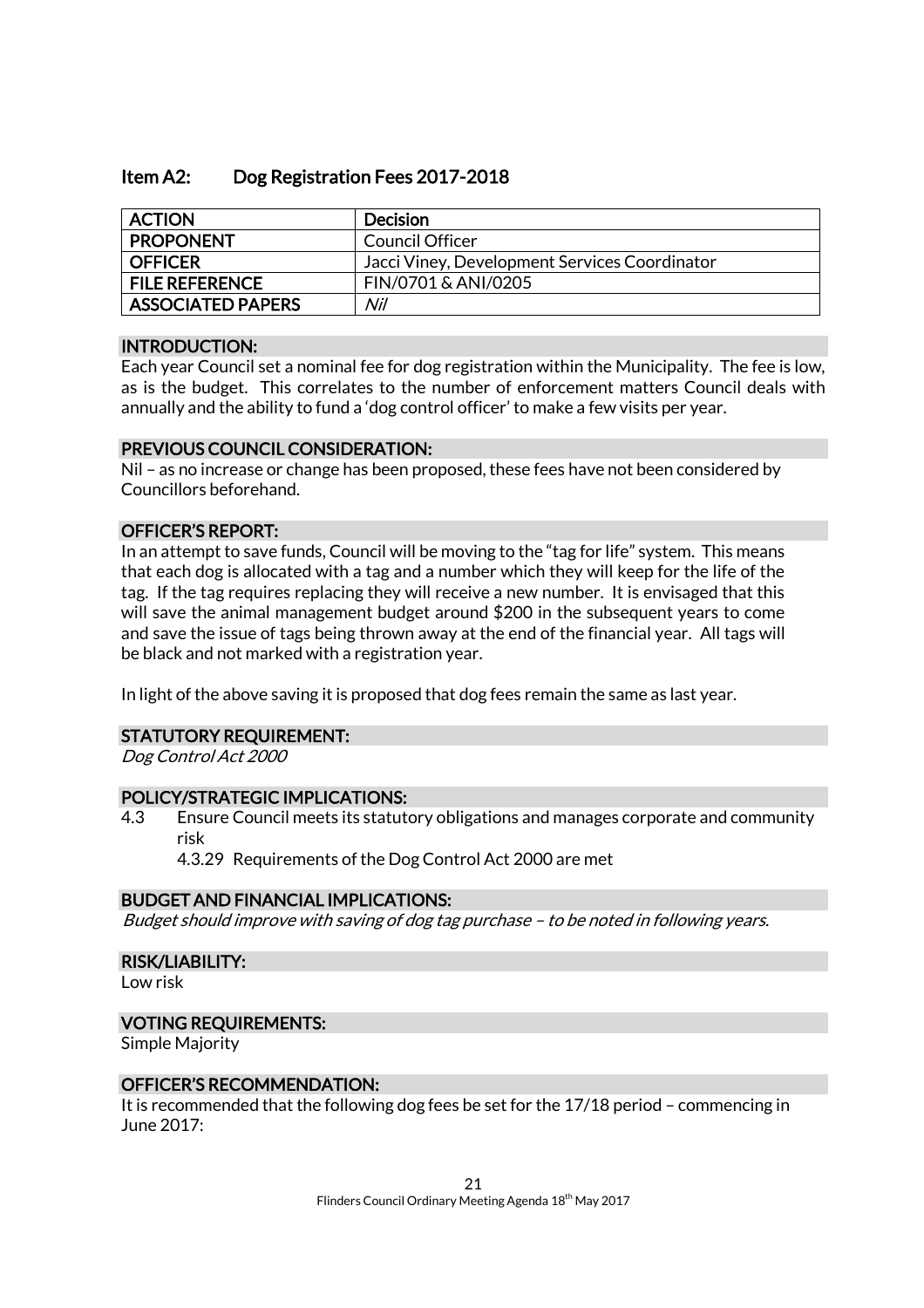|                          | If paid by 30 <sup>th</sup> June 2017 | If paid after 30 <sup>th</sup> June 2017 |
|--------------------------|---------------------------------------|------------------------------------------|
| Sterilised dog           | \$15.00                               | \$30.00                                  |
| Non-sterilised dog       | \$30.00                               | \$45.00                                  |
| Working dog              | \$15.00                               | \$30.00                                  |
| Guide/Hearing dog        | <b>NIL</b>                            | <b>NIL</b>                               |
| Dangerous Dog            | \$120.00                              | \$150.00                                 |
| Collection fee           | \$60.00                               | \$60.00                                  |
| Daily impoundment fee    | \$25.00                               | \$25.00                                  |
| Replacement tag          | \$5.00                                | \$5.00                                   |
| First registration       |                                       |                                          |
| (6 months and over)      |                                       | pro-rata                                 |
| Transfer of registration | <b>NIL</b>                            | <b>NIL</b>                               |
| <b>DECISION:</b>         |                                       |                                          |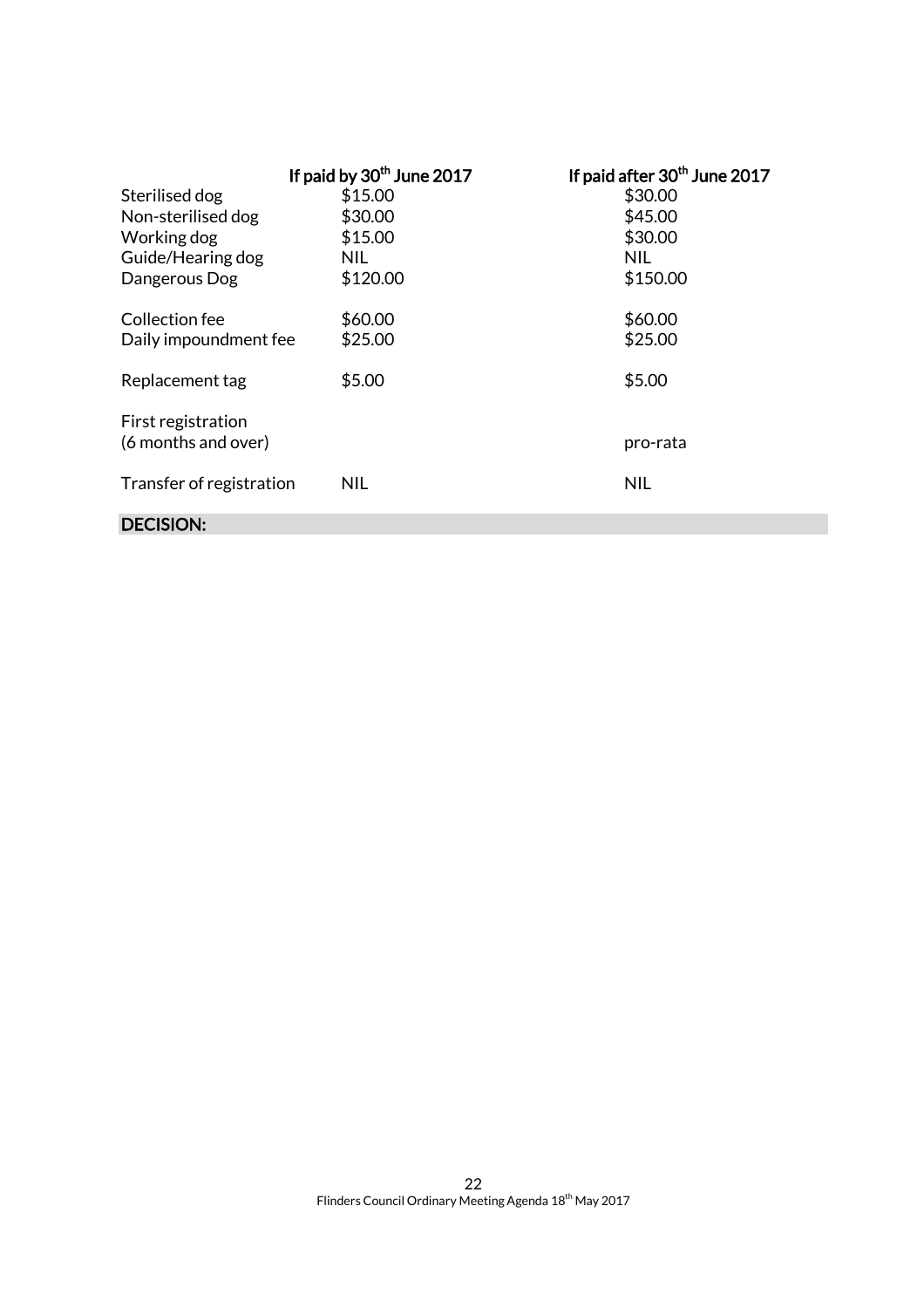#### Item A3: Development Application Report

| <b>ACTION</b>            | Information                                                |
|--------------------------|------------------------------------------------------------|
| <b>PROPONENT</b>         | <b>Council Officer</b>                                     |
| <b>OFFICER</b>           | Jacci Viney, Development Services Coordinator              |
| <b>FILE REFERENCE</b>    | PLN/0105                                                   |
| <b>ASSOCIATED PAPERS</b> | Annexure 3: Development Application Report - April<br>2017 |

#### INTRODUCTION:

The purpose of this report is to provide Councillors with an update of the applications which have been dealt with by the Planning Department for the month of October as per the council motion 249.09.2015, passed at the 24<sup>th</sup> September 2015 Council Meeting.

Council has requested that the planning consultancy service (West Tamar Council) provide this detail to Council on a monthly basis.

Permitted applications are assessed under s58 of the Land Use Planning and Approvals Act 1993 and as such are not advertised nor are the applicant's details made public. Applicants retain the right to privacy having met all development and use standards applicable within the current planning scheme. Applications made under this section must be granted a permit, with or without conditions.

The numbering of applications relates to the allocation provided by the 'Regulatory Applications' (RegApps) electronic filing system. Numbers are allocated in order to Planning (DA), Building (BA) and Plumbing (PA) applications.

#### PREVIOUS COUNCIL CONSIDERATION:

Some items may have been considered at meetings of Council while the remainder has been approved under delegation by the General Manager.

#### OFFICER'S REPORT:

Refer to Annexure 3 - Development Application Report – April 2017, provided by West Tamar Council.

#### VOTING REQUIREMENTS:

Simple Majority

#### OFFICER'S RECOMMENDATION:

That the Development Application Report – April 2017 report be received.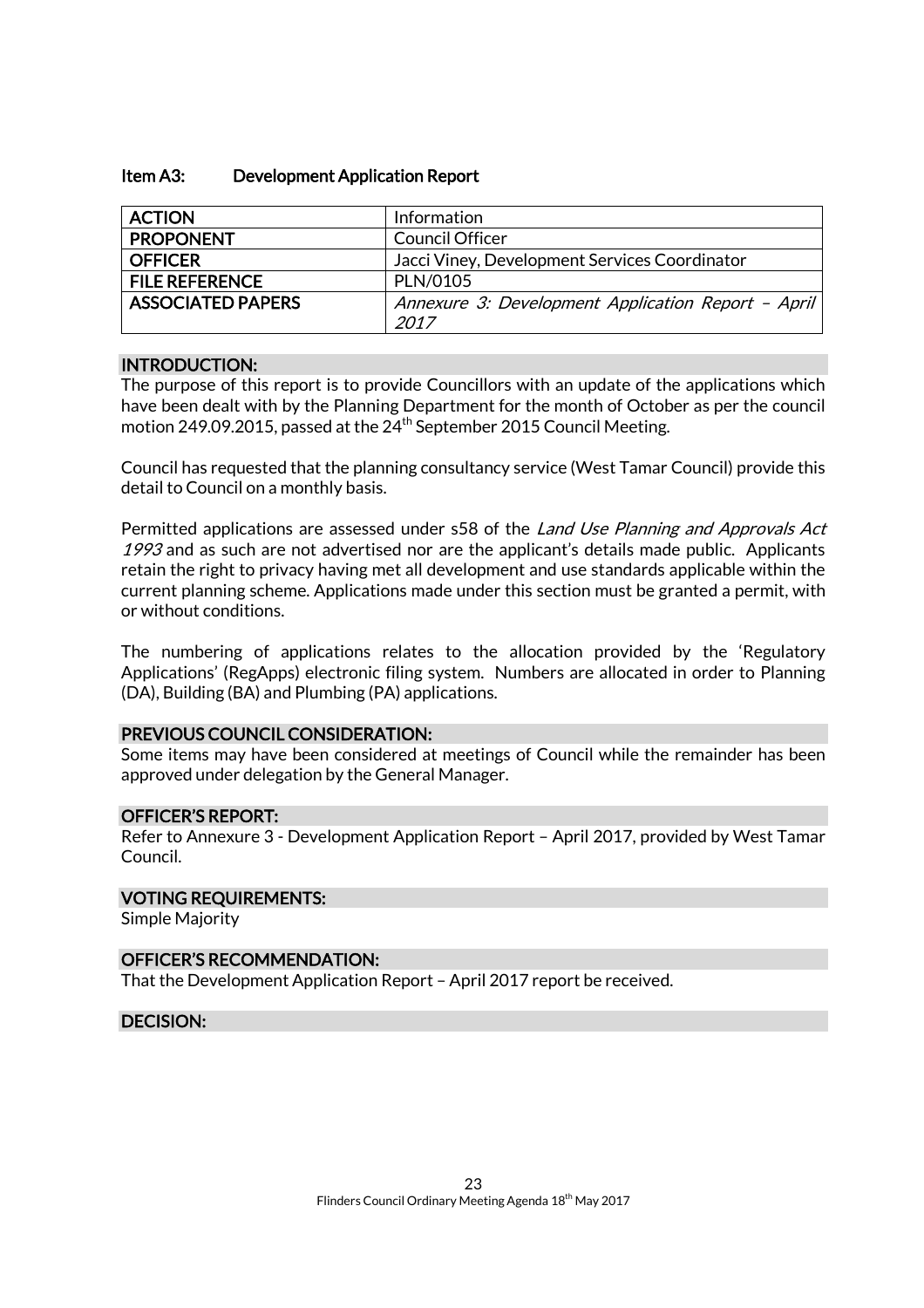#### B. **GOVERNANCE**

#### Item B1: Credit Card Policy

| <b>ACTION</b>            | <b>Decision</b>                              |
|--------------------------|----------------------------------------------|
| <b>PROPONENT</b>         | Council Officer                              |
| <b>OFFICER</b>           | Sophie Pitchford, Corporate Services Manager |
| <b>FILE REFERENCE</b>    | <b>FIN/0502</b>                              |
| <b>ASSOCIATED PAPERS</b> | Annexure 4: DRAFT Credit Card Policy         |

#### INTRODUCTION:

Council's Policy Manual is an important document of Council as it provides direction to Staff, Management and Councillors. Many of the policies are required by, or relate to, legislation and in most instances help manage Council's exposure to risk.

#### PREVIOUS COUNCIL CONSIDERATION:

| 308.08.09               | 20 <sup>th</sup> August 2009 |
|-------------------------|------------------------------|
| 172.06.15               | $18th$ June 2015             |
| <b>Council Workshop</b> | 05 <sup>th</sup> May 2017    |

#### OFFICER'S REPORT:

Council has a policy that states that policies should be reviewed at least every four (4) years by the then elected members.

The Credit Card Policy has been reviewed and updated in accordance with the recent audit conducted by the Tasmanian Audit Office. In keeping with best practice, the policy has been fine-tuned and a separate procedure is to be developed that provides the guidelines by which the policy is to be executed.

#### STATUTORY REQUIREMENT:

Local Government Act 1993 Local Government (Meeting Procedures) Regulations 2015

#### POLICY/STRATEGIC IMPLICATIONS:

4. Strategic, Efficient and Effective Organisation - Responding to risks and opportunities. 4.3 Ensure Council meets its statutory obligations and manages corporate and community

risk.

4.3.9 Maintain Council's Policy Manual and Instrument of Delegation.

#### RISK/LIABILITY:

Adoption of this policy and ensuring that Management, Staff and Councillors are aware of and follow this policy will help to reduce Council's exposure to risk in this area.

#### VOTING REQUIREMENTS:

Simple Majority

#### OFFICER'S RECOMMENDATION:

That Council adopts the Credit Card Policy and allows them to lay on the table for 28 days for public comment.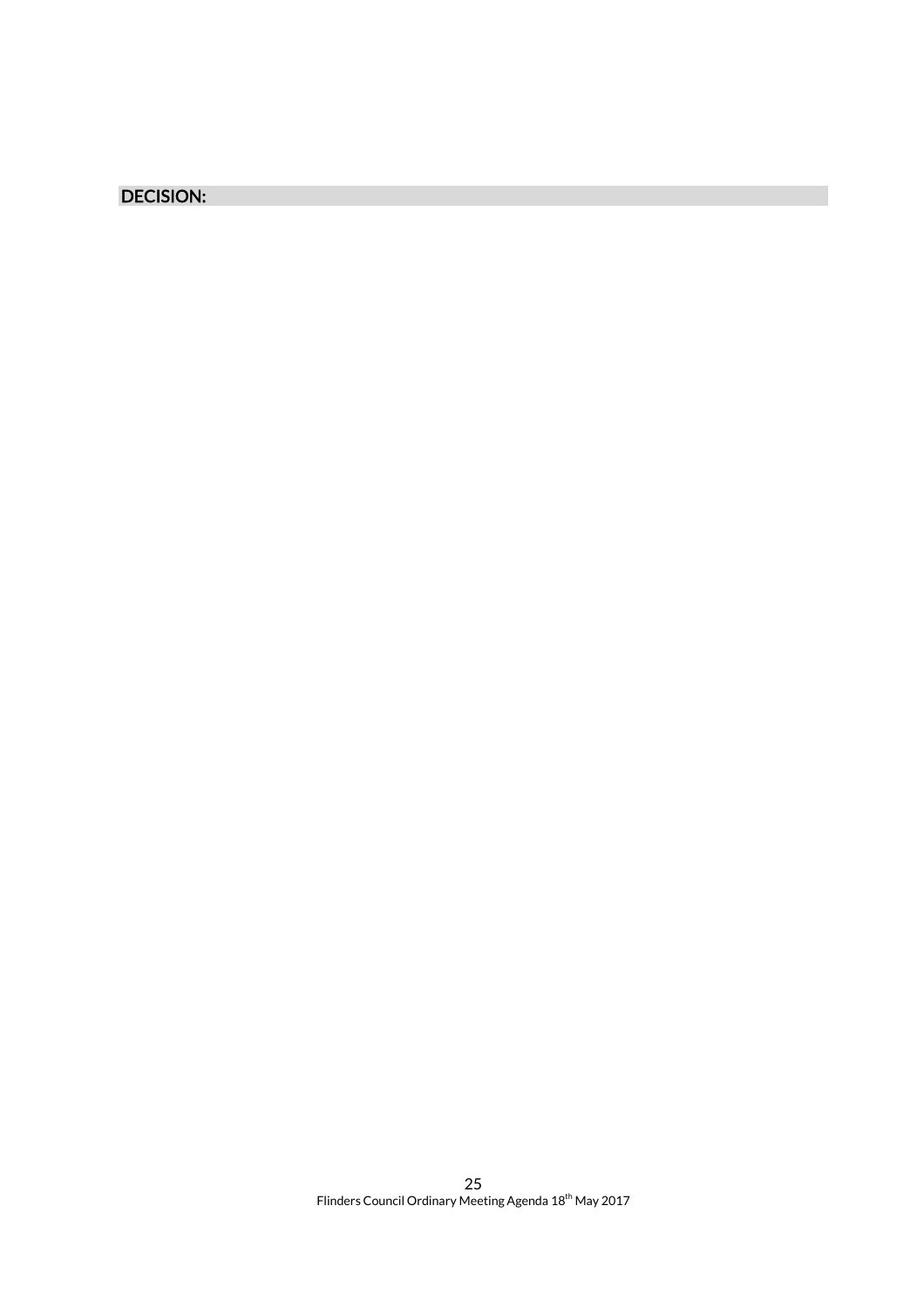#### Item B2: Community Grants 2016-17

| <b>ACTION</b>            | <b>Decision</b>                             |
|--------------------------|---------------------------------------------|
| <b>PROPONENT</b>         | <b>Council Officer</b>                      |
| <b>OFFICER</b>           | <b>Bill Boehm, General Manager</b>          |
| <b>FILE REFERENCE</b>    | FIN/0905                                    |
| <b>ASSOCIATED PAPERS</b> | Annexure 5: Grant Applications (For Elected |
|                          | Member's only)                              |

#### INTRODUCTION:

Volunteer groups are a vital component of the social fabric that makes up the Furneaux Community. Grants such as these are designed to assist these groups to remain viable and continue to provide services and activities to the broader community.

Regrettably their ability to raise adequate funding from within the community as well as pay for additional capital costs required to undertake their activities is limited and in previous years, the Council has provided the community with the opportunity to request financial assistance for local projects. This approach has been well supported and a further round of funding requests is now submitted for consideration.

#### PREVIOUS COUNCIL CONSIDERATION:

Community Grants are decided annually by Council.

#### OFFICER'S REPORT:

Notices were placed in the Island News and on the Council's website calling for community organisations to submit applications for funding via Council's Community Grant Scheme. Applications closed on the 24 $^{\rm th}$  April 2017.

| No. | Applicant                                                  | <b>The Project</b>                                                                  | Amount<br><b>Requested</b> |
|-----|------------------------------------------------------------|-------------------------------------------------------------------------------------|----------------------------|
|     | <b>Flinders Island Show</b><br>Society                     | Entertainment for 2017 Show. Facility<br>Hire and Licence Fees.                     | \$2,000                    |
|     |                                                            |                                                                                     |                            |
| 2   | Lions Club of<br><b>Flinders Island</b>                    | Purchasing a heat pump for the Lions<br>Lodge Building, Whitemark.                  | \$2,000                    |
|     |                                                            |                                                                                     |                            |
| 3   | <b>Furneaux Group</b><br><b>CWA Rest Room</b><br>Committee | Purchasing a glass sliding door for<br>Patrick St side of rest rooms,<br>Whitemark. | \$1,155                    |
|     |                                                            |                                                                                     |                            |
|     | <b>Friends of Bass Strait</b><br>Islands                   | Help with costs associated with<br>bringing volunteers to the Furneaux<br>Islands.  | \$2,200                    |
|     |                                                            |                                                                                     |                            |

The following requests were received for consideration by Council: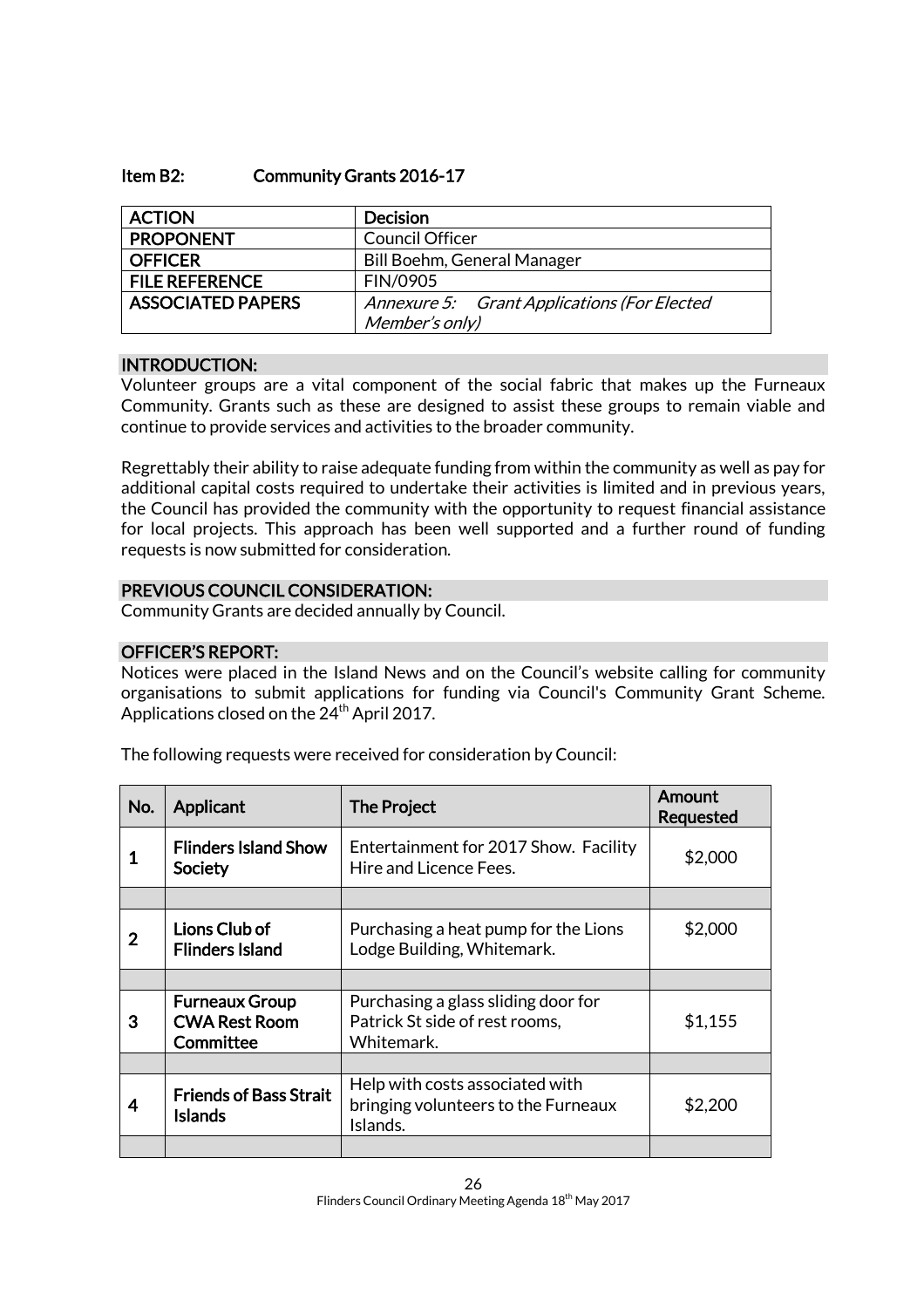|   | <b>Furneaux Field and</b><br><b>Game Association</b><br>Inc. | Purchasing sashes for Furneaux Super<br>Shoot and Tas Championships.                                           | \$800    |
|---|--------------------------------------------------------------|----------------------------------------------------------------------------------------------------------------|----------|
|   |                                                              |                                                                                                                |          |
| 6 | <b>Furneaux Islands</b><br><b>Motocross</b><br>Association   | Machinery hire to maintain track.<br>Financial assistance to cover permits,<br>club affiliation and insurance. | \$10,821 |
|   |                                                              |                                                                                                                |          |
|   |                                                              | <b>TOTAL of all the Grant Applications</b>                                                                     | \$17,976 |

#### STATUTORY REQUIREMENT:

Local Government Act 1993

#### POLICY/STRATEGIC IMPLICATIONS:

4.0 Strategic, Efficient and Effective Organisation - Responding to risks and opportunities. 4.2 Support processes, accountability and project delivery through transparent reporting.

- 4.2.3 Administrative support provided to Council.
	- 4.2.3.3 Deliver the Community Grants and Gunn Bequest funding program.

#### BUDGET AND FINANCIAL IMPLICATIONS:

Minimal

#### RISK/LIABILITY:

No foreseen risks

#### VOTING REQUIREMENTS:

Absolute Majority

#### OFFICER'S RECOMMENDATION:

That Council discuss this item (Community Grants 2017-18), under Section 22 (9) of the Local Government (Meeting Procedures) Regulations 2005.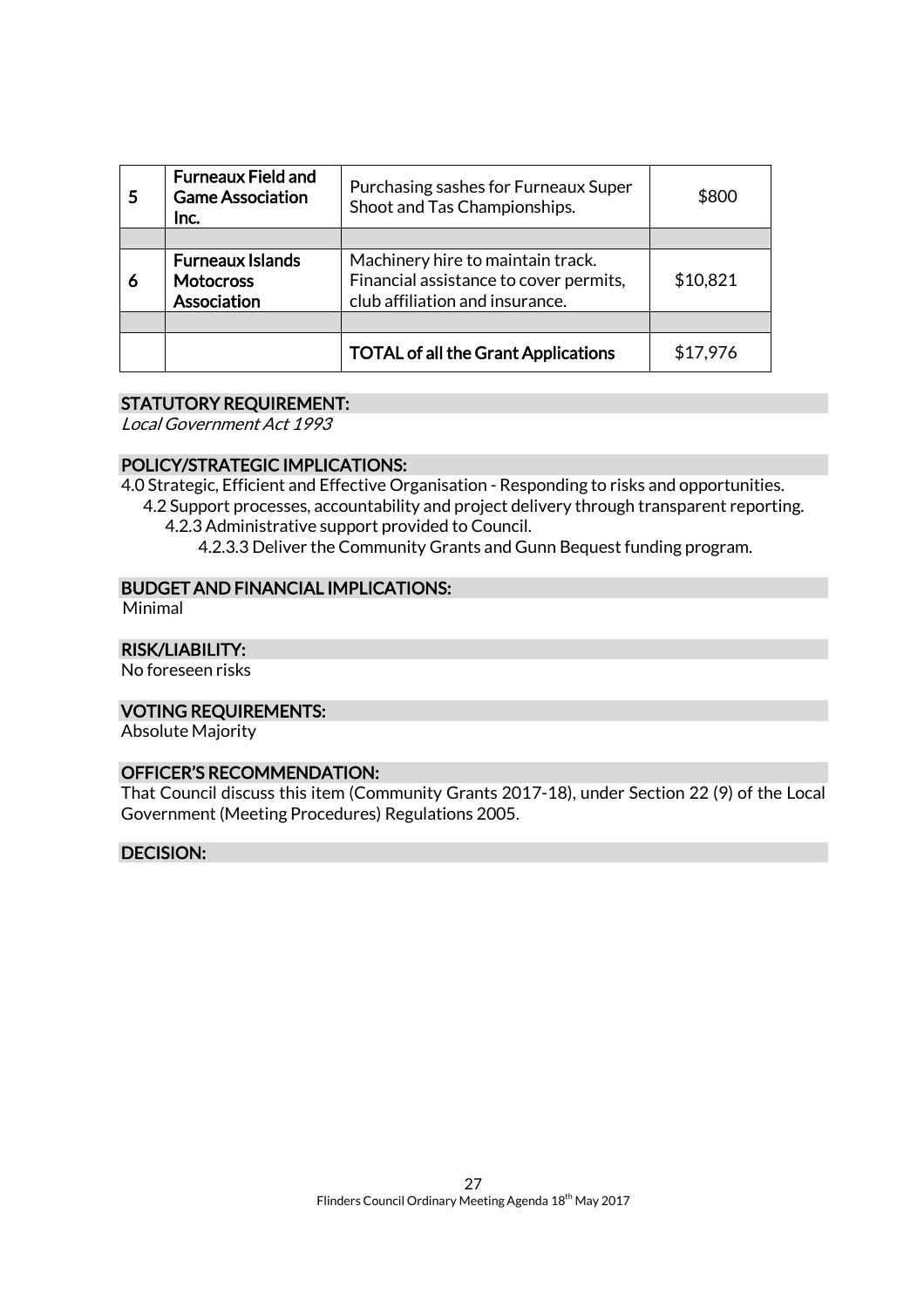#### Item B3: Gunn Bequest Grants 2016-17

| <b>ACTION</b>            | <b>Decision</b>                             |
|--------------------------|---------------------------------------------|
| <b>PROPONENT</b>         | <b>Council Officer</b>                      |
| <b>OFFICER</b>           | Bill Boehm, General Manager                 |
| <b>FILE REFERENCE</b>    | FIN/1600                                    |
| <b>ASSOCIATED PAPERS</b> | Annexure 6: Grant Applications (For Elected |
|                          | Member's only)                              |

#### INTRODUCTION:

The Gunn Bequest is annually allocated to sporting groups on the Island for the promotion or facilitation of sporting activities for the general population.

#### PREVIOUS COUNCIL CONSIDERATION:

Gunn Bequest Grants decided annually by Council.

#### OFFICER'S REPORT:

Notices were placed in the Island News and on the Council's website calling for sporting clubs to submit applications for funding via Council's Gunn Bequest Grants scheme. Applications closed on 24<sup>th</sup> April 2017.

The total amount held in trust for the Gunn Bequest is \$109,339 and the estimated interest to be earned on the account for the 2016/17 financial year will be \$3,000. As per Council's decision when the bequest was received in 1985, only 50% of maturing interest is to be distributed as grants and the remainder is to be reinvested.

Therefore, the available amount for distribution this year is \$1,500. The total amount applied for by Sporting Clubs exceeds the funds available.

| No. | Applicant                                      | <b>The Project</b>                                                                                           | Amount<br><b>Requested</b> |
|-----|------------------------------------------------|--------------------------------------------------------------------------------------------------------------|----------------------------|
| 1   | <b>Flinders Island Pony</b><br>and Riding Club | Two return airfares from Launceston<br>to Flinders Island for instructor.                                    | \$740                      |
|     |                                                |                                                                                                              |                            |
| 2   | <b>Flinders Island Harriers</b><br><b>Inc</b>  | Part financial assistance in using race<br>tie contactors from Oztiming for<br>Flinders Is Running Festival. | \$1,000                    |
|     |                                                |                                                                                                              |                            |
| 3   | <b>Flinders Island Netball</b><br>Association  | Purchase of new netball bibs and balls.                                                                      | \$329.94                   |
|     |                                                |                                                                                                              |                            |
| 4   | <b>Flinders Island Netball</b><br>Group        | Support for airfares for team, coaches<br>and players for clinics and umpires for<br>games in September.     | \$8,500                    |

The following requests were received for consideration by Council: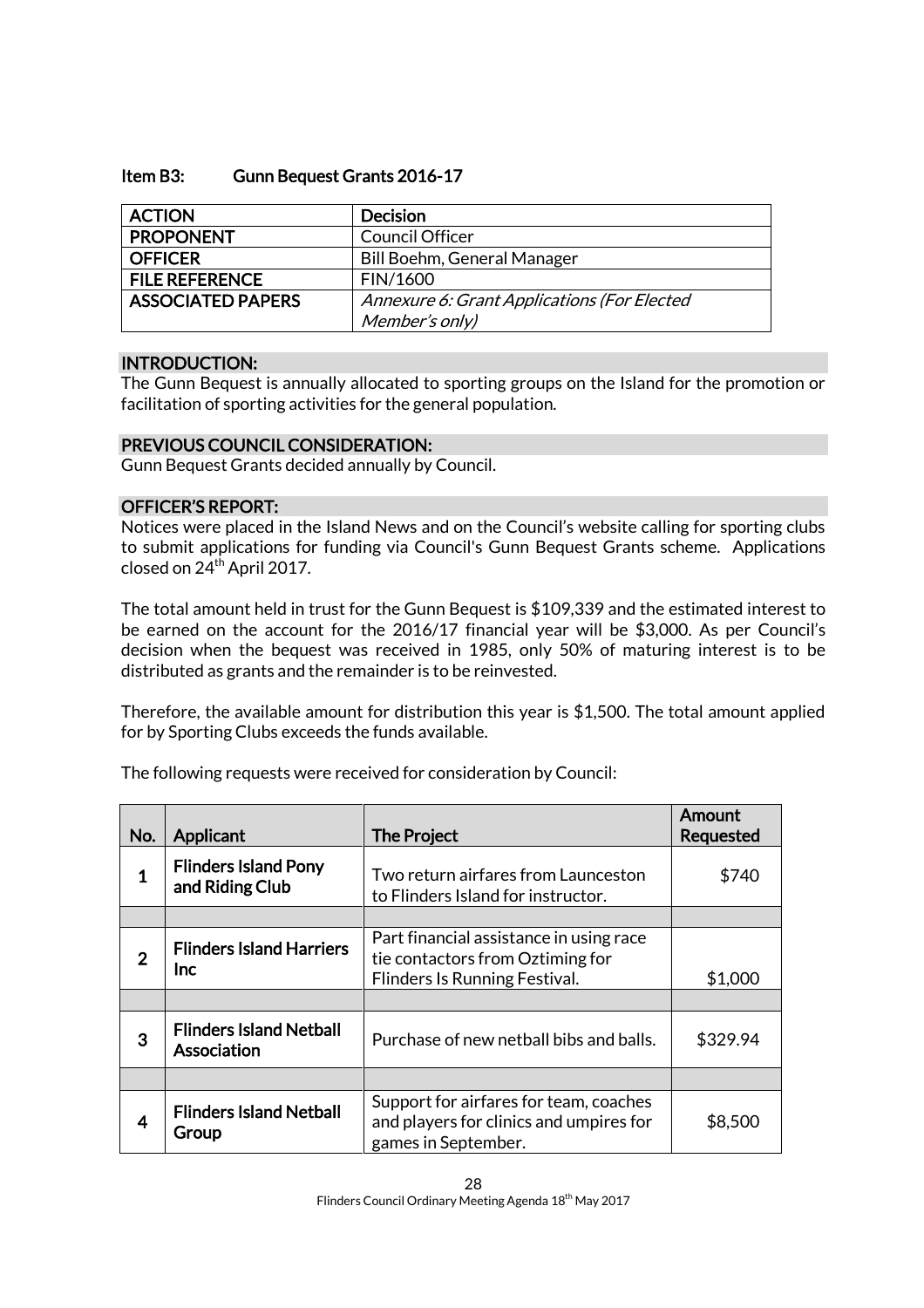| 5 | <b>Flinders Island Golf</b><br>Club                        | Part financial assistance for purchasing<br>a Husqvarna mower.                                                | \$2,500     |
|---|------------------------------------------------------------|---------------------------------------------------------------------------------------------------------------|-------------|
|   |                                                            |                                                                                                               |             |
| 6 | <b>Furneaux Field &amp; Game</b><br><b>Association Inc</b> | Purchase $2^{nd}$ and $3^{rd}$ place medallions<br>for the Furneaux Super Shoot and Tas<br>Championships.     | \$172       |
|   |                                                            |                                                                                                               |             |
|   | <b>Furneaux Islands</b><br><b>Motocross Association</b>    | Machinery hire to maintain track.<br>Financial assistance to cover permits,<br>club affiliation and insurance | \$10,821    |
|   |                                                            |                                                                                                               |             |
|   |                                                            | <b>TOTAL of all the Grant Applications</b>                                                                    | \$24,062.94 |

#### STATUTORY REQUIREMENT:

Local Government Act 1993

### POLICY/STRATEGIC IMPLICATIONS:

4.0 Strategic, Efficient and Effective Organisation - Responding to risks and opportunities. 4.2 Support processes, accountability and project delivery through transparent reporting.

- 4.2.3 Administrative support provided to Council.
	- 4.2.3.3 Deliver the Community Grants and Gunn Bequest funding program.

#### BUDGET AND FINANCIAL IMPLICATIONS:

Minimal

# RISK/LIABILITY:

No foreseen risks

#### VOTING REQUIREMENTS:

Absolute Majority

#### OFFICER'S RECOMMENDATION:

That Council discuss this item (Gunn Bequest Grants 2017-198), under Section 22 (9) of the Local Government (Meeting Procedures) Regulations 2005.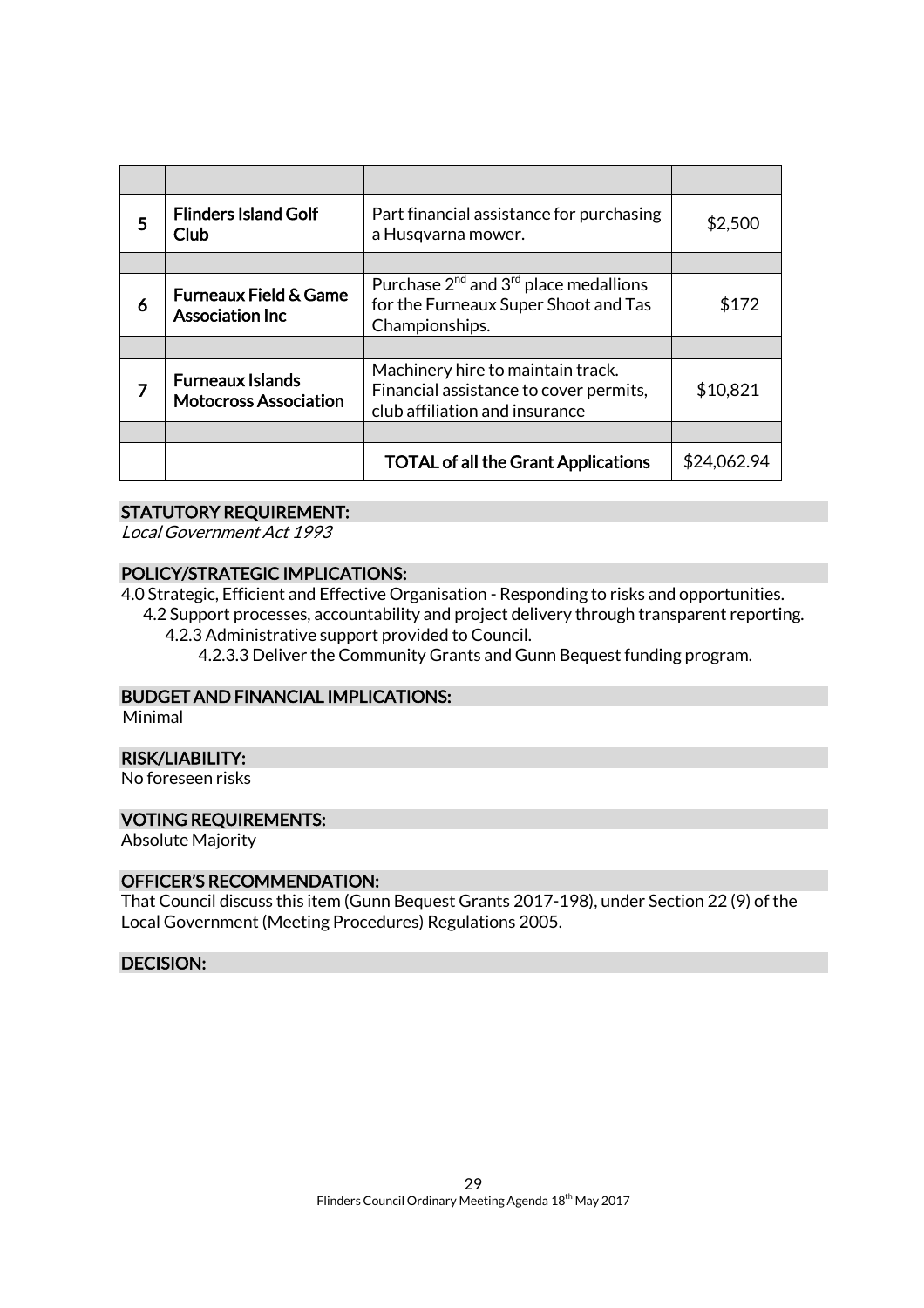#### Item B4: Councillor Resolution Report

| <b>ACTION</b>            | <b>Information</b>                                       |
|--------------------------|----------------------------------------------------------|
| <b>PROPONENT</b>         | Council Officer                                          |
| <b>OFFICER</b>           | <b>Bill Boehm, General Manager</b>                       |
| <b>FILE REFERENCE</b>    | COU/0600                                                 |
| <b>ASSOCIATED PAPERS</b> | <b>Annexure 7: Councillor Resolution Report May 2017</b> |

#### INTRODUCTION:

This report identifies the actions taken and actual costs associated with implementing resolutions passed by elected members up to May 2017.

#### PREVIOUS COUNCIL CONSIDERATION:

The report is presented on a monthly basis.

#### OFFICER'S REPORT:

Please read Annexure 7 – Councillor Resolution Report May 2017.

#### VOTING REQUIREMENTS:

Simple Majority

### OFFICER'S RECOMMENDATION:

That the Councillor Resolution Report May 2017 be noted.